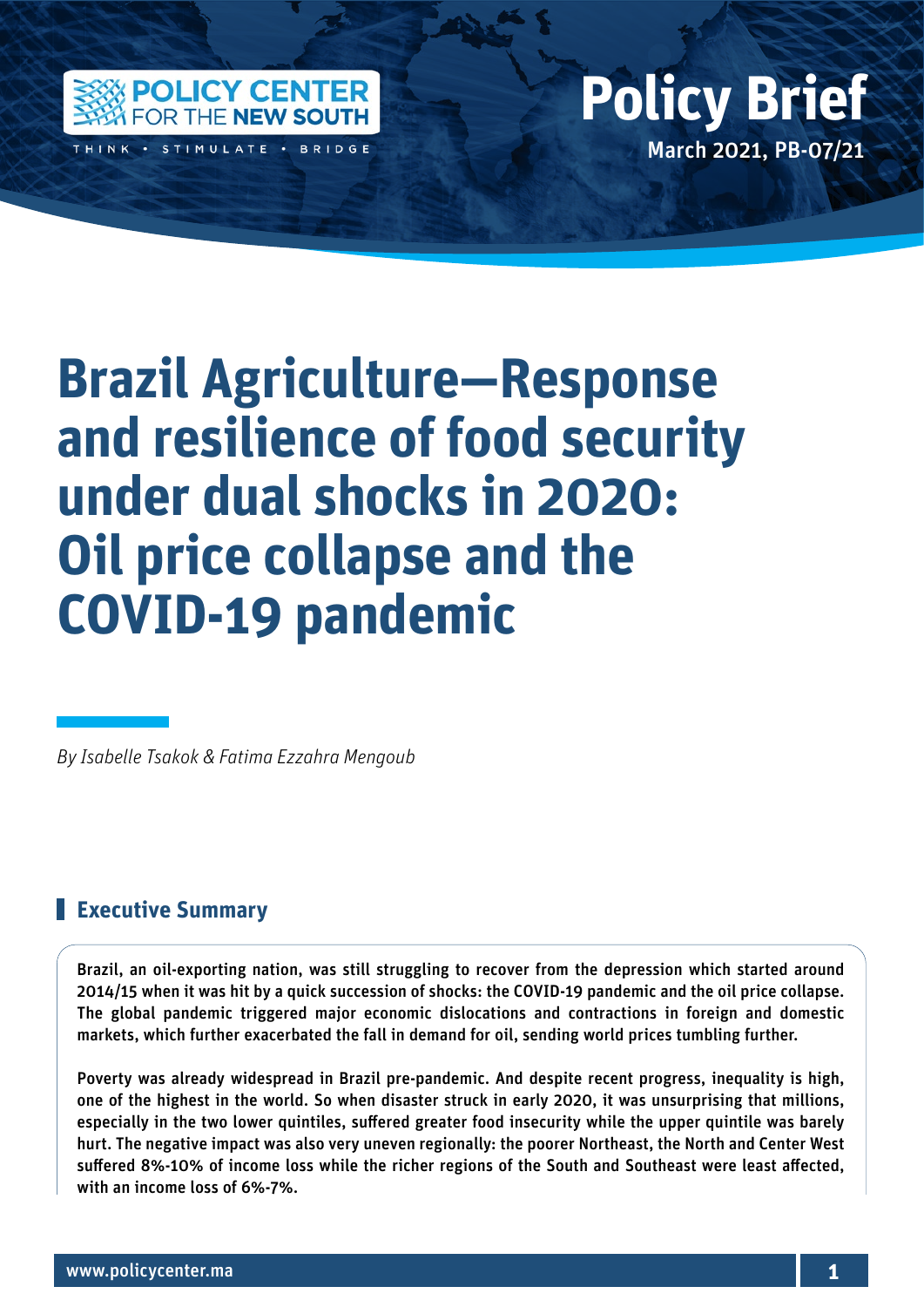Fortunately, the difficult recession and pandemic period was preceded by a decade or so—2002-14—of GDP growth and reduced income inequality. During this 'Golden Period', Brazil made substantial progress on reducing poverty and strengthening major programs of social transfers, in particular the Bolsa Escola and the Bolsa Familia programs, which invested in the human capital of poor children and young people. When the dual shocks struck in early 2020, these programs were scaled up to mitigate the adverse impact of increased unemployment and income loss.

In addition to these social transfers to the poor and vulnerable, Brazil has other sources of resilience. First, Brazil has a relatively large formal-sector workforce, which can draw on unemployment insurance and personal savings. Second, it has near-universal access to pensions and/or social security for the older population which is more vulnerable to COVID-19. Third, it has developed a robust institutional infrastructure for the delivery of emergency measures, notably its beneficiary registry, the Cadastro Unico, which has enabled the government to expand social transfers and emergency aid to the poor, who are mainly those working in the informal sector with unprotected jobs.

Brazil's resilience largely rests on three institutional pillars: (i) unemployment insurance for formal labor, the bulk of the workforce; (ii) pensions for the older population; and (iii) the Cadastro Unico for the poor who typically succeed in having only informal jobs.

## **Introduction**

The year 2020 will go down in history as one of the darkest episodes for the global community since the Second World War. Oil prices plummeted by 85% between January 22, when the first human-to-human transmission of the coronavirus was announced, and the trough on April 21. This was a much steeper fall than at the height of the global financial crisis (price plunge of 70%), between late August to end December 2008, and steeper than the oil price slide from end June 2014 to mid-January 2016 (price plunge of 77%) (World Bank Group, June 2020). Lockdowns and other severe restrictions on transport, travel, tourism, and other socio-economic activities because of the pandemic exacerbated the demand collapse, weakening oil prices further. As a result of these multiple shocks, GDP contraction in the Latin America and the Caribbean (LAC) region is estimated at -7.2%, with GDP in Brazil falling by -8% (2020).

Brazil was hit by two major global shocks in early 2020: the oil price plunge of March-April, and the COVID-19 pandemic since late February. By the end of December 2020, Brazil had suffered an estimated 7.5 million COVID-19 cases, and around 191,000 deaths. In this turbulent year, there is little doubt that poverty and food

insecurity have worsened. As of late January 2021, Brazil ranked third in the world in COVID-19 infections and deaths, after the United States and India.

So, the food security question addressed here is twofold: (i) What has been the government's response to these shocks, and in particular, how effective have they been in mitigating the negative impact on the food security of the poor and vulnerable? And (ii) what have been the main sources of resilience, if any, in terms of protecting food security in Brazil?

## **Brazil: GNI/Cap: USD 9,130 (Atlas method. 2019)**

Brazil, an emerging world economy, presents two contrasting images, both impacting on food security: Brazil's positive image stems largely from its leadership<sup>1</sup> in addressing the challenge of decarbonization required to slow climate change. It distinguished itself by hosting

<sup>1.</sup> The President then was Fernando Collor de Mello. He was impeached on official misconduct in Fall 1992 and shortly after, resigned end December 1992. During the Paris Agreement, Dilma Vana Roussef was 36th President of Brazil, from Jan. 1, 2011 to Aug. 31, 2016, when she was impeached and removed from office.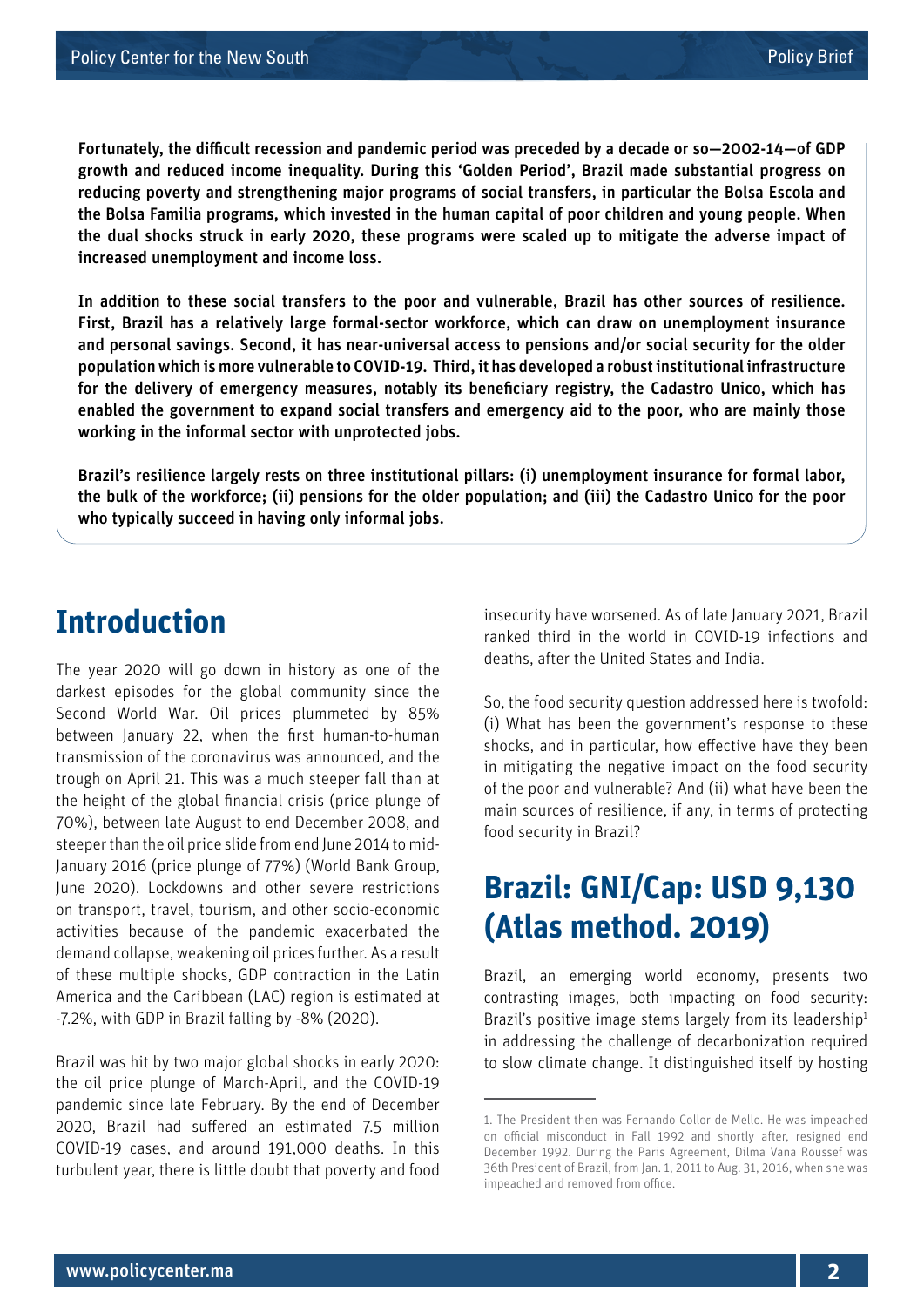the Rio de Janeiro Earth Summit on environment and development, June 3-14, 1992<sup>2</sup>. At this ambitious summit, the world community committed itself to reduce greenhouse gas (GHG) emissions to decelerate global warming<sup>3</sup>. The 2015 Paris Agreement followed up with national pledges (voluntary), hence called Nationally Determined Contributions (NDCs), in an effort to reduce emissions to limit global warming to well below 2ºC, preferably below 1.5°C, compared to pre-industrial levels<sup>4</sup> (UNFCCC). Brazil's NDC was to reduce its net emissions by 37% by 2025 (compared to a reference year of 2005), and by 43% by 2030. Its objective is to achieve net-zero emissions in 2060 (Govt. of Brazil, Dec 14, 2020).

However, Brazil also has a negative image, stemming from perceptions of high levels of corruption within a framework of high income and wealth inequality. According to Transparency International (TI), Brazil has scored poorly since the index started in 1995, although there have been fluctuations.5 Brazil's (TI) 2019 CPI score was 35 and its ranking was 106<sup>6</sup> (CPI). The Gini coefficient of income inequality for Brazil is the highest in Latin America: 0.539 (2018)7 (Please see Annex table on key structural features of Brazil with impact on its food security). Brazil's high inequality is surpassed by South Africa, the most economically unequal country according to the World Bank, which has a Gini coefficient

of 0.63 (2014) (WDI)<sup>8</sup>. Like South Africa, high inequality in Brazil has its roots in centuries of colonial history of land allocation and labor exploitation.

## **Key features of agriculture: performance, potential and challenges**

Relative socio-economic importance of oil & gas, primary agriculture and agri-business in a low-growth macro economy: Brazil's economy is dominated by services (63% of GDP) but industry (18%), including oil & gas (13%), and primary agriculture (around 4.5%) are also very important. When agroindustry is added to primary agriculture, the contribution of the combined agroindustry sector to GDP rises to around 25% (World Bank et al, 2013). Agricultural growth averaged 2.6% between 2007 and 2016, with agro-food exports contributing around 35%-40% of Brazil's total exports (OECD, Brazil, 2020). Over a slightly longer period, 2007-2018, the average annual agricultural growth rate was slightly higher at 2.8%. Whether the higher growth rates of 2017 and 2018 marked the beginning of a trend is still to be seen (UNCTAD). One concerning structural feature is, however, the low total factor productivity (TFP) growth of the entire economy for decades. For example, from 2002-2014, TFP grew by only 0.3% per year,<sup>9</sup> in contrast to other emerging economies including India, China, and Indonesia, where TFP growth accounted for more than half of their growth (WBG, June 2016). Economic recovery since the recession has been weak—growth of 1.35% in 2017-2018 and 1.1% in 2019 and then the pandemic hit in early 2020. Unemployment soared to 13.3% (for women, 14.9%) in June 2020 as the economy contracted by 9.7% in the second quarter. The poverty rate, at \$5.50/day, averaged nearly 20% by 2018 (World Bank, Overview).

High TFP growth in Brazil's agriculture, an island of success: Despite the economy-wide lackluster

<sup>2. &</sup>quot;The ultimate objective of this Convention and any related legal instruments that the Conference of the Parties may adopt is to achieve, in accordance with the relevant provisions of the Convention, stabilization of greenhouse gas concentrations in the atmosphere at a level that would prevent dangerous anthropogenic interference with the climate system. Such a level should be achieved within a time-frame sufficient to allow ecosystems to adapt naturally to climate change, to ensure that food production is not threatened and to enable economic development to proceed in a sustainable manner". Statement of the United Nations Framework Conference on Climate Change (UNFCC. 1992).

<sup>3.</sup> This conference has spawned, among others, the Convention on Biological Diversity (CBD), which has been of key importance with respect to policies and practices pertaining to biotechnology. It was signed during June 5, 1992-June 4, 1993. It became effective on Dec. 23, 1993.

<sup>4.</sup> The Intergovernmental Panel on Climate Change (IPCC) 5th Assessment report used 1850-1900 as the pre-industrial reference period.

<sup>5.</sup> For Brazil, the lowest score was 27 (1995); highest score was 43 (2012.) For a comparison: Least corrupt: ranking 1 and score 100 (Trading Economics).

<sup>6.</sup> The least corrupt countries were New Zealand and Denmark: ranks 1 & 2, with scores of 87. The most corrupt was Somalia: score 9. In total, 180 countries were surveyed (2019).

<sup>7.</sup> It is surpassed also by several sub-Saharan economies. Some country examples are Namibia at 0.59 (2015), Zambia at 0.571 (2015), Lesotho at 0.542 (2010), Mozambique at 0.54 (2014), and Botswana at 0.533 (2015): all in the neighborhood of South Africa (Index mundi).

<sup>8.</sup> The Republic of South Africa , Dept of Statistics (Statssa) lists percapita expenditure Gini coefficient of 0.65 (2015). It states that South Africa is "known as one of the most unequal countries in the world". The World Bank states it is the most economically unequal country (CNN, May 2019). See [http://www.statssa.gov.za/?p=12930&gclid=Cj0KCQiA\\_](http://www.statssa.gov.za/?p=12930&gclid=Cj0KCQiA_qD_BRDiARIsANjZ2LAf1qjflmZT8I1w-42HAQ5g0H6gS_5_maVvodXwJxAhde28ixpQ2EAaAnaeEALw_wcB) [qD\\_BRDiARIsANjZ2LAf1qjflmZT8I1w-42HAQ5g0H6gS\\_5\\_](http://www.statssa.gov.za/?p=12930&gclid=Cj0KCQiA_qD_BRDiARIsANjZ2LAf1qjflmZT8I1w-42HAQ5g0H6gS_5_maVvodXwJxAhde28ixpQ2EAaAnaeEALw_wcB) [maVvodXwJxAhde28ixpQ2EAaAnaeEALw\\_wcB](http://www.statssa.gov.za/?p=12930&gclid=Cj0KCQiA_qD_BRDiARIsANjZ2LAf1qjflmZT8I1w-42HAQ5g0H6gS_5_maVvodXwJxAhde28ixpQ2EAaAnaeEALw_wcB).

<sup>9.</sup> Even during the years of high growth of 2002-10, TFP growth per year was only 0.4% (World Bank, June 2016).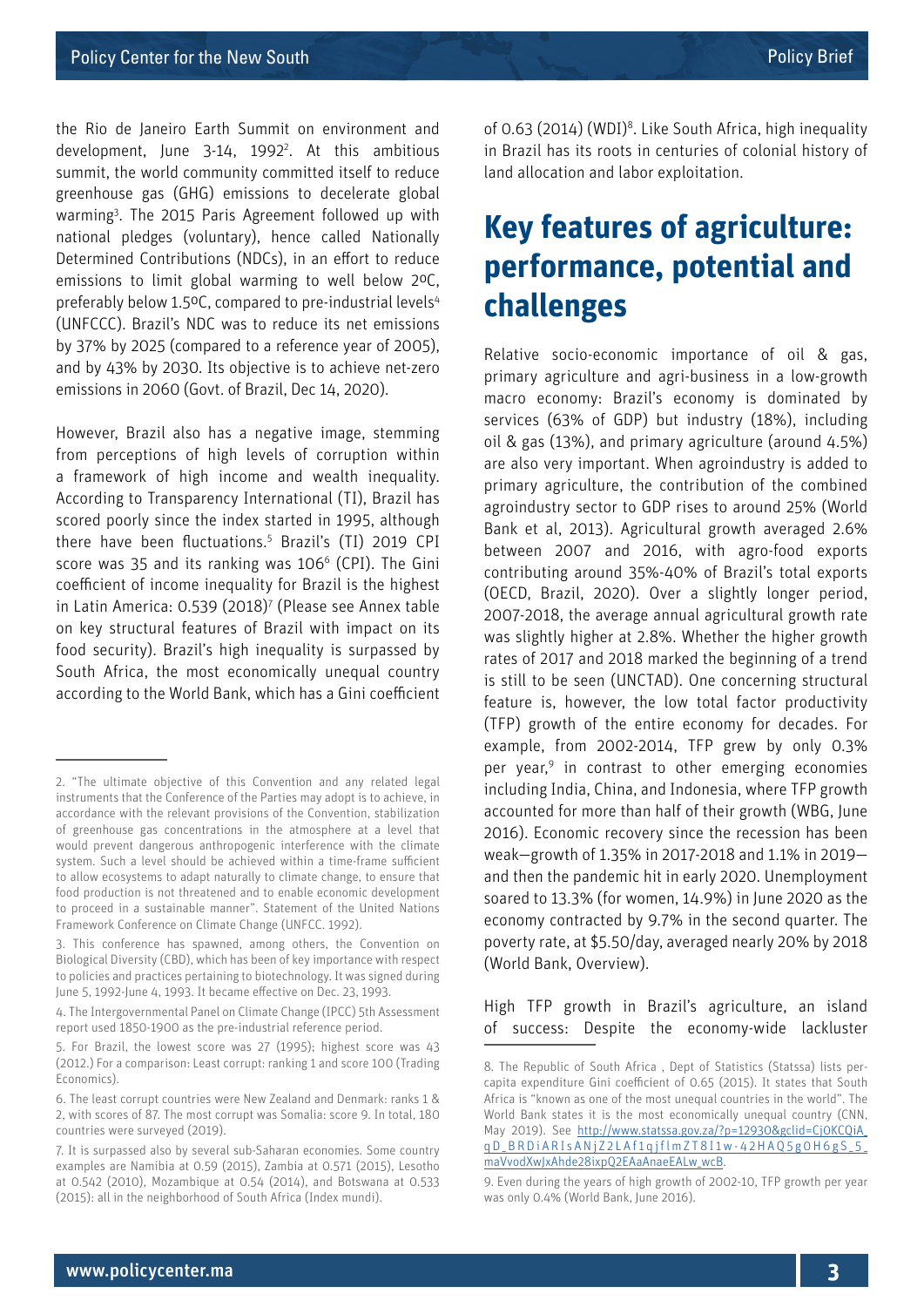productivity and growth performance, TFP growth in agriculture stands out as an island of success. Since the 1970s, growth in TFP in agriculture averaged 3% per year, but from 1997-2014, there was a distinct acceleration in TFP growth to 4.3% per year. This growth acceleration however was achieved only by the most efficient farms, which are the largest (500+ ha) and the smallest (0-5 ha). Mid-size farms (20-200 ha) exhibited the lowest TFP growth. The majority of producers recorded TFP growth of only 1.74% (WBG, Sept 2017). Brazil has become the world's largest producer of sugar cane, coffee, tropical fruits, and frozen concentrated orange juice; is a major producer of cotton, cocoa, and tobacco; and supports the world's largest commercial cattle herd (see Annex table for the relative importance of pasture land). Next to the United States, Brazil is the world's largest exporter of soybeans (with China its largest importer), and the world's second largest producer of genetically modified crops: an estimated 97% of its soybeans; 88.9% of maize (corn); and 84% of cotton crops are GM (ISAAA, 2017).

Drivers of total factor productivity growth in dualistic agriculture: A distinctive feature of Brazilian agricultural performance is the coexistence of centers of high TFP growth with the mediocre to low total productivity and output growth of the majority. This coexistence parallels the continuing dualism of the sector: preliminary results from the 2017 Agricultural Census indicate that the historic inequality in land distribution persists. Some 91% of producers with less than 100 ha each occupy 20% of total land, while 1% of producers are the large establishments of 1000 + ha, which occupy 48% of the land (DelGrossi, May 2019). These preliminary results point to a possible increase in concentration in access to land.10 Technological innovation, a major driver of productivity growth, is location-specific in Brazil: specific to the Cerrado<sup>11</sup> (Brazilian savannah) region of the central-west macro-region.12 In addition to increased expenditures on research and development (R&D) between 1970-1997, important drivers of TPF growth have included conducive policies, e.g. (i) concessional credit especially targeted at large scale agribusinesses; (ii) minimum price guarantees for major commodities; e.g. coffee, cotton, soybeans, wheat, milk, and honey (OECD, Brazil, 2020); (iii) contract farming and market access through cooperatives of labor-intensive small farms involved in livestock (chickens and pigs) and horticulture; (iv) trade liberalization introduced in the early 1990s; and (v) macroeconomic stabilization policies since 1994. Favorable international commodity prices have also helped<sup>13</sup>.

Low TFP and output growth of the majority of farms largely due to inadequate public investment including R&D expenditure: The low TFP growth for the majority of farms, in particular mid-size farms, results from multiple constraints, which contribute to their inability to innovate and be more efficient. The major constraints include inadequate transport infrastructure and market connectivity; poor functioning of rental markets and land titling issues; and low quality rural extension and farmer education services. Even the expenditure on EMBRAPA<sup>14</sup>, a major contributor to the high TFP growth of the largest farms, is inadequate for reaching the majority of farms, as Brazil spends a relatively small percentage on R&D innovation compared to OECD countries: spending on innovation is 40% of total spending on public goods and services compared to 60%-90% in OECD countries. Public spending on agricultural innovation is only 7.6% of total agriculture support in Brazil and this share is decreasing (WBG, Sept 2017).

A major challenge is how best to harmonize Brazil's environmental ambitions with growth as its crops and livestock are major sources of greenhouse-gas emissions: Brazil faces a classic conflict between short-term private benefits versus longer-term social costs. Agriculture (crop

<sup>10.</sup> Brazil had 5 million farms of which roughly 85% are smallholders and 15% are large commercial farms occupying 75% of the land under cultivation according to the Agricultural Census of 2006. Less than 4% of Brazil's agricultural area is irrigated (Assad et al, 2010); (Release of final data of Agricultural Census 2017 was in 2019. IBGE, 2019)

<sup>11.</sup> The Cerrado is a huge region which covers roughly more than 20% of Brazil. It is considered a biodiversity hotspot. This biodiversity has however, been threatened by the expansion of cattle ranching and crop cultivation, in particular soybeans. According to World Wild Life, if the natural vegetation of the Cerrado were to continue to change, the natural ecosystem could virtually disappear in the next three decades. The loss of forests and grasslands also has negative impacts on climate, leading to higher temperatures, reduced rainfall, prolonged droughts, and more frequent fires. Climate change in turn is forecast to decrease agricultural productivity by up to 17% nationwide (Accessed Dec 29, 2020). See <https://www.worldwildlife.org/places/cerrado>.

<sup>12.</sup> EMBRAPA (Brazilian Agricultural Research Corporation) is credited with transforming the entire agriculture and economy of the Cerrado by introducing technologies used outside Brazil but adapting them to local conditions.

<sup>13.</sup> For example, soy bean prices increased by nearly 62% from Jan 1999- Dec 2018 (US BLS, March 2020). Also: Market Watch. Myra P. Saefong. Sept 18, 2020. "Why Soybean Prices may be headed for their highest prices in six years". See

[https://www.marketwatch.com/story/why-soybeans-may-be-headed-for](https://www.marketwatch.com/story/why-soybeans-may-be-headed-for-their-highest-price-in-6-years-11600450312)[their-highest-price-in-6-years-11600450312](https://www.marketwatch.com/story/why-soybeans-may-be-headed-for-their-highest-price-in-6-years-11600450312).

<sup>14.</sup> EMBRAPA: Brazilian Agricultural Research Corporation. Portuguese: Empresa Brasileira de Pesquisa Agropecuária. It is a state-owned research corporation, affiliated with the Brazilian Ministry of Agriculture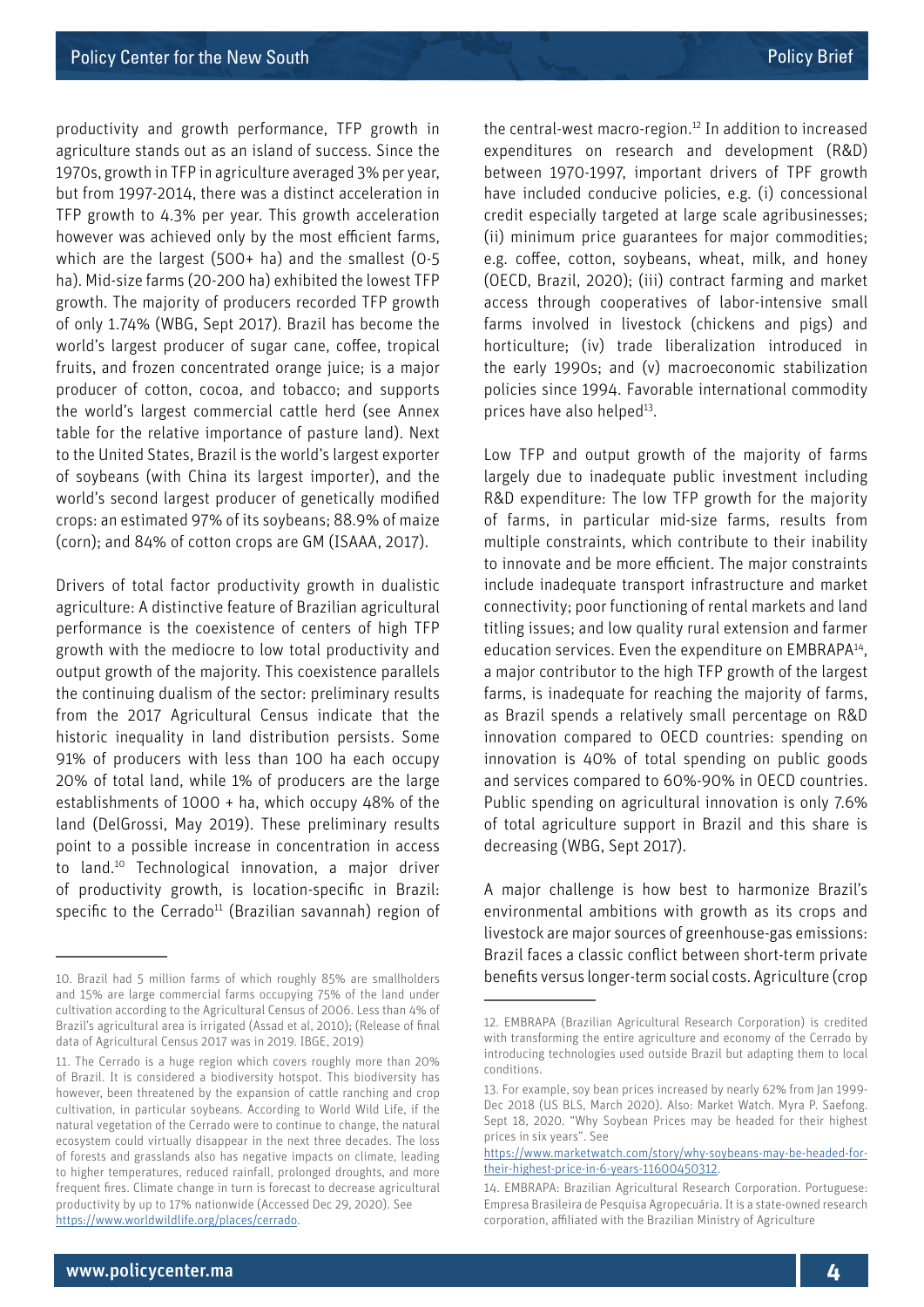and livestock) contributed 75% of Brazil's greenhousegas emissions (Assad et al, 2010); though this had been significantly lowered by 2014, as agriculture, land-use change, and forestry jointly contributed55.2% of GHG emissions<sup>15</sup> (Climate links, 2019). So, despite the substantial improvement, cattle ranching-cumdeforestation remains a major environmental concern. The reason is that deforestation for logging and cattle ranching is highly profitable—above 10% return—much higher than ranching in the traditional ranching areas (central and south Brazil, e.g. State of Mato Grosso), particularly when it is undertaken by professional and better capitalized ranchers (World Bank, 2004). The political economy of large landowners also explains the fact that, by 2020, Brazil was still heavily subsidizing the beef industry, especially Amazon-clearing cattle ranchers.16 For the period 2008-2017, "for every \$1 collected in taxes from the beef industry, only 0.20 cents effectively go back to society, the rest goes back to the producers in the form of various benefits" (Hofmeister, May 2020). Yet, the onset of climate change is already evident as patterns of precipitation have already changed and temperatures have risen by 0.5ºC. Northeast Brazil has suffered losses of up to 25% of its agricultural GDP during periods of severe drought. Droughts from 2004- 2006 led to reductions of 65% in soybean crops, and 56% in cotton production in the state of Rio Grande do Sul (World Bank, Dec 2009). The Amazon Forest is also threatened. Under a scenario of a global temperature rise of 2ºC in the latter half of the twenty-first century, local temperature could rise by 4ºC. In that pessimistic scenario, which would entail increased frequency of extreme weather events, it is feared that parts of the rainforest could be transformed into savannahs.

Vulnerability of agriculture and economy as projected under two climate change scenarios: Overall, climate change is projected to have negative impacts on productivity and production growth by causing increased rainfall pattern variability and increased drought incidence, thus creating soil moisture deficits at critical phases of crop growth. The World Bank developed two scenarios: (i) optimistic scenario B2 with a temperature rise between 1.4ºC-3.8ºC; and pessimistic scenario A2 with a temperature rise between 2ºC-5.4ºC. (World Bank, Dec. 2009) With the baseline set at 2010, the likely impact on major crops<sup>17</sup> was simulated for 2030 and sometimes beyond (e.g. 2040, 2050, 2070). By 2100, under the pessimistic A2 scenario, rainfall in Northeastern Brazil is likely to fall by 15-20%, while flood frequency and intensity are likely to increase for Southeastern Brazil. All the scenarios simulated indicated that, by 2030, the South Region of Brazil, an economic powerhouse, could lose up to 5 million ha of its best agricultural land, while Brazil as a whole could lose around 11 million ha of agricultural land, due to climate change.

Government response to increasing resilience in agriculture to address the threat of climate change: In addressing the existential threat of climate change, the Ministry of Agriculture, Livestock and Food Supply (MAPA) developed the Sector Plan for Mitigation and Adaptation to Climate Change for the Consolidation of a Low Carbon Emissions Agriculture Economy (also known as the ABC Plan). A National Climate Change Plan<sup>18</sup> was finalized in December 2008 after online consultation with the public (World Bank, Dec 2009). The technologies which have proved effective in reducing emissions and increasing carbon sequestration in agriculture are: (1) recovery of degraded pasture land; (2) crop-livestockforestry integrated systems; (3) no-tillage farming systems; (4) biological nitrogen fixation; (5) cultivated commercial forests; and (6) treatment of animal wastes. The livestock sector which occupies three quarters of all agricultural land<sup>19</sup> is, therefore, a major source of methane, a powerful greenhouse gas which traps 30 times more heat than carbon dioxide. Agriculture (crop and livestock) is estimated to contribute 35% of Brazil's GHG emissions<sup>20</sup>. Livestock rearing was responsible for 60% of the emissions from agriculture in 2014 and, given current production practices, emissions are projected to increase by 2.9% through 2025 (WBG, 2017) $^{21}$ . Progress

<sup>15.</sup> Agriculture (crops + livestock) contributes 32.6% to GHG and land-use change and deforestation (mainly due to clearing for livestock) another 22.6%; thus total is 32.6+22.6=55.2. In general, cattle livestock alone is responsible for 14.5% of GHG. In Brazil, cattle ranching in the Amazonia and deforestation are causally linked. (Mongabay, Oct. 2019)

<sup>16.</sup> The political-cum-economic power of large landowners and agribusiness is well known in Brazil (Gozetto & Thomas, Aug 2014).

<sup>17.</sup> Major crops included in the scenario analyses are: soybean, cotton, rice, corn (maize), cassava, coffee, sugar cane, sunflower, and beans.

<sup>18.</sup> PNMC is the Portuguese acronym.

<sup>19.</sup> In 2006, agriculture occupied around 26% of Brazil's total land area (World Bank, Sept 2017). However, by the Census of 2017, it occupied 41% of Brazil's total land area (DEXTRA, Nov 5, 2019).

<sup>20.</sup> Second National Communication to the UNFCCC (2010). (WBG, Sept. 2017)

<sup>21.</sup> Countries were ranked by total carbon dioxide emissions and by total emissions per capita. According to the first method, the four biggest emitters were China, the United States, India, and the Russian Federation. According to the second method, the biggest emitters were Saudi Arabia, Kazakhstan, Australia, and the United States. Brazil is 20th by the second method (UCS, 2020). Brazil was listed as the fifth biggest emitter in the world in 2008 (World Bank, 2009).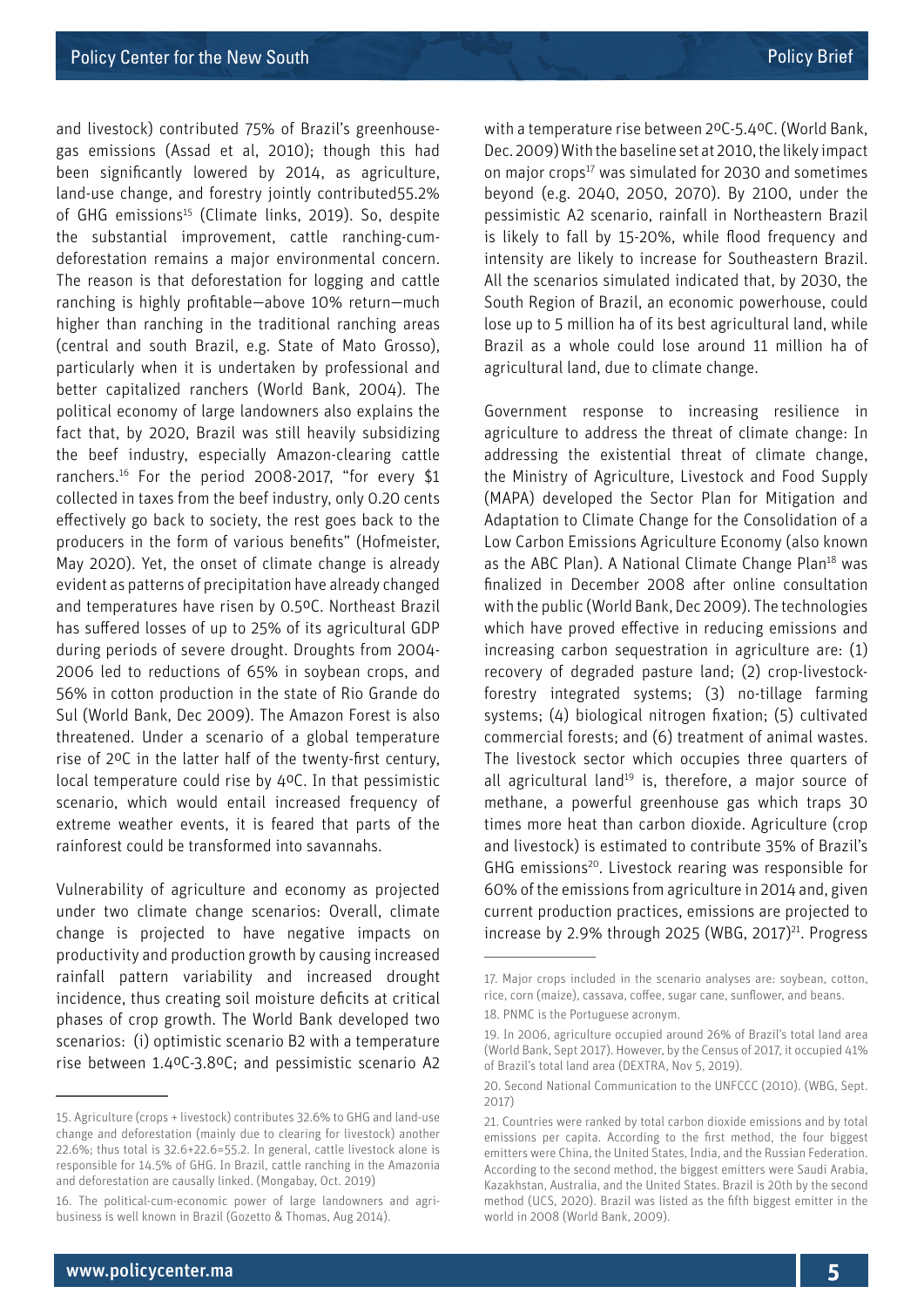on all these fronts (including livestock) is important as Brazil is ranked the 14th largest emitter of CO2 from fossil fuels in the world (2018) (Union of Concerned Scientists, 2020). Since the 1990s, Brazil has emerged as a leader in new agricultural technologies, including low tillage farming and climate-smart agricultural practices. Several methods for reducing methane are being explored which include integrating farmland with grazing, and enriching pastures organically. Brazil has also successfully implemented programs of land regeneration and reforestation in several regions. The net deforestation rate of the Legal Amazon declined from around 27,000 km2 in 2004 to 5,000 km2 by 2014, (WBG, June 2016) but unfortunately, this progress is being reversed as the destruction of the rainforest in 2020 is estimated to have increased by 9% over 2019 under President Bolsonaro<sup>22</sup>.

Meeting the challenge of reconciling environmental and growth objectives lies in achieving sustainable total factor productivity (TFP) growth by the majority: Brazil's struggle for environmental stewardship while developing the economic potential of its vast resource base is ongoing, as it is under constant commercial pressure from large-scale farmers, ranchers, and smallholders. Largescale farming and agri-business are primarily responsible for making Brazil's agriculture a powerhouse. An estimated 51.3 million ha (2018) are under biotech crops, making Brazil the largest biotech soybean and secondlargest corn exporter after the United States (ISAAA)<sup>23</sup>. For the 2018/19 crop season, the GMO adoption rate (%) was high for these major crops: e.g. soybeans at 97.5%; cotton at 89.8%; 90.7% for first crop corn and 84.8% for second crop corn (USDA,  $2020)^{24}$ . The increased food output has also reduced the level and volatility of prices, thus benefitting all, in particular the increasing urban population.25 The commercial pressure for more output will continue with ongoing urbanization and income growth. To successfully respond to this pressure while expanding the hard-won progress made on the environmental front, crop agriculture and livestock must vastly increase, broaden, and sustain TFP growth.

Fortunately, there is a substantial margin of productivity growth to exploit as the majority of farms recorded a TPF growth rate of only 1.74% per year, whereas the overall sector TFP growth rate averaged 4%26 (2001- 09). However, broadening the productivity base and farm profitability in an environmentally responsible way would require substantial and sustained public investments in agricultural R&D, extension services, and farmer education; and more effective partnerships between EMBRAPA and private institutions. Other problems undermining productivity growth include land tenure requirements and poorly functioning land rental markets; deficiencies in agro-logistics—transport along the supply chain and storage; access to credit, which is riddled with rules and subsidies which favor a small group at the expense of the majority; and high protection on imported capital and intermediary goods, which significantly increases the cost of agricultural inputs and slows the importation of advanced technology.

## **Poverty, inequality and social services for the poor and vulnerable in Brazil**

Much progress in reducing poverty and inequality in the early 2000s is being reversed as GDP growth has stalled: As in the field of environmental stewardship, Brazil has succeeded in significantly reducing poverty and inequality, especially from 2003 to 2013. Between 2001 and 2013, 24.6 million escaped poverty. At BRL140/per capita/per month, $^{27}$  (the administrative poverty level used in the Bolsa Familia Program (BFP)), the poverty rate was reduced from 25% (2001) to 11% (2013) and 7.4% (2014). The rural poverty rate was much higher than the urban rate, although the difference between them was nearly halved from 30.3 percentage points in 2001 to 16.3 percentage points in 2013. Afrodescendants constitute the majority of the poor, though indigenous peoples have the highest extreme poverty rates. The Gini coefficient of household incomes also fell from 0.59 to 0.53 (2001-13), a major step forward though inequality is still very high (WBG, June 2016).

<sup>22.</sup> BBC. Nov 30, 2020. "Brazil's Amazon: deforestation surges to a 12 year high". [https://www.bbc.com/news/world-latin-america-55130304.](https://www.bbc.com/news/world-latin-america-55130304)

<sup>23.</sup> International Service for the Acquisition of Agri-Biotech Applications (ISAAA) 2018.

<sup>24.</sup> In June 2017, Brazil's National Biosafety Technical Commission (CNTBio) approved the commercial use of the first GM Bt sugarcane developed by the Brazilian Centro de Tecnologia Canavieira (CTC) (ISAAA) 2017.

<sup>25.</sup> Brazil's population is more urban than rural: around 87% urban in 2019, up from around 46% in 1960. Urban growth averaged 5% per year in the 1960s, and has fallen to around 1% in the 2000s (World Bank). See <https://data.worldbank.org/indicator/SP.URB.GROW?locations=BR>.

<sup>26.</sup> TFP growth shows considerable variability across regions and farm sizes. For example, the lowest TFP growth registered for farms in the 20- 100 ha class size is 1.14% per year, followed by farms in the 100-500 ha class size at 1.29% per year (WBG, Sept. 2017).

<sup>27.</sup> Exchange rate: 1 USD=5.353 BRL (Feb 04, 2021). Of course, it has fluctuated; e.g., Dec 01, 2020: 1 USD=5.312 BRL; Jan 04, 2021: 1USD=5.143 BRL (Brazilian Real).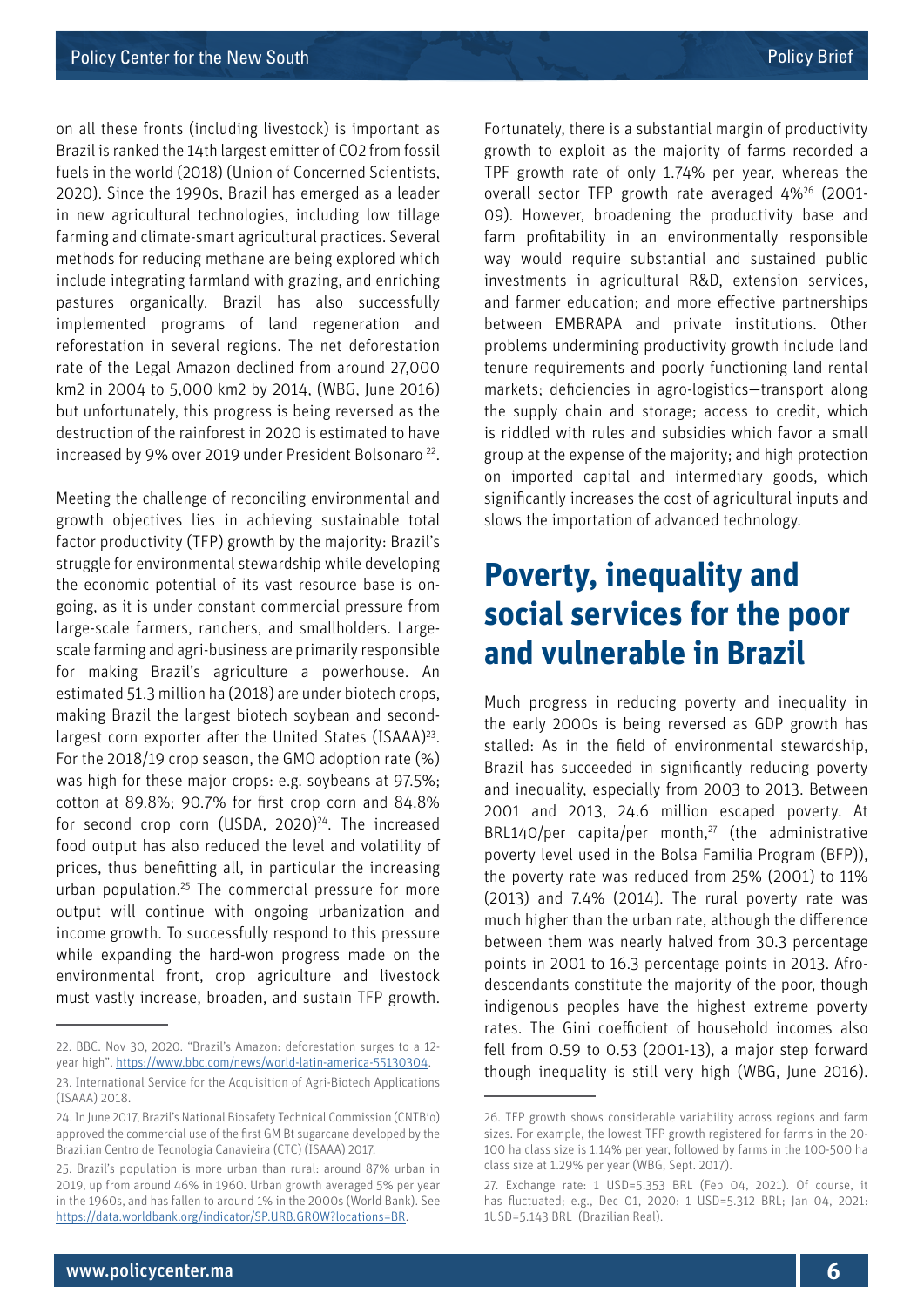Unfortunately, annual GDP growth (%) declined during the outer years: from 4.5% (2006-10) to 2.4% (2011-14) to contractions of -3.8% in 2015 and -3.6% in 2016. Such contractions pushed the unemployment rate to 13.7% in 2017. Poverty increased to 9.7% (2016) and real wages fell 2.3% in 2016 (WBG, May 2017).

Major channels facilitating achievements in shared prosperity in the early 2000s: After having regained macro-economic stability in the late 1990s, Brazil was well-positioned to benefit from the long commodity boom (2003/04-09/10) in agriculture, precious metals, and energy. As a major commodity producer, Brazil's export and import values more than quadrupled (2000- 11), representing an annual growth rate of 15% in nominal US dollar terms (WBG, June 2016). This boom was translated into a fiscal windfall through increased social contributions by commodity exporters, increased corporate income taxes and indirect tax revenues. Government thus had the fiscal space needed to finance its inclusive policies to benefit the lower 40% (B40). The boom created formal-sector jobs, thus reducing unemployment from 11% to 5% in 2010 despite the global financial crisis and recession of 2008. Gaining formal-sector jobs was the main way out of poverty as labor earnings represent the major portion of household earnings of the B40. Government spending on education, health, and pensions all increased by 1.1% to 1.4% of GDP (2002-2014). In addition, there was also increased international liquidity and an expansion of targeted credit which drove down interest rates. Expanded liquidity financed increased household consumption. This sustained and substantial reduction in poverty and inequality was the first in Brazil's over 500-year history. This expansionary period has been widely referred to as the 'Golden Decade'.

Social services, in particular the Bolsa Escola (BEP) and the Bolsa Familia (BFP) programs reduce extreme poverty among children and invest in their human capital: For the extreme poor, social transfers have been the major channel of poverty reduction. Between 2004-2013, 62% of the reduction in extreme poverty was due to these social transfers. Started in 1995<sup>28</sup>, BEPs are conditional cash transfers (CCT) in that they require the recipient households to send their children (aged 7-14) to school. By 1999, there were 60 programs in various municipalities. By 2003, they were implemented in almost all of Brazil's

5,561 municipalities, covering 8.6 million children from 5.06 million families (de Janvry et al, Dec 2005). In 2003, under President Luiz Inácio Lula da Silva<sup>29</sup>, several other federal cash transfer programs and the BEPs were brought together under a single federal program, the Bolsa Familia. The requirements on recipient families of the nationwide BFP include: (i) children aged 6-15 must enroll in school and attend at least 85% of the classes; (ii) children under 7 years old must visit health clinics, have their growth monitored and their vaccinations updated; and (iii) pregnant women must undergo pre-natal care. These programs have been credited with an estimated 58% fall in extreme poverty, or a reduction of 30% in overall poverty—equivalent to 8.13 million people—and 41% decline in the Gini coefficient from an average of 0.59 during 1992-2002 to around 0.52 in 2015. By December 2018, these transfers were reaching an estimated 14.2 million families or 46.9 million beneficiaries, equivalent to almost 25% of the total population (World Bank, Aug 2019). In addition to CCTs, there was an expansion of access to health services through the Sistema Único de Saúde (SUS); and to other social and rural pensions (Benefício de Prestação Continuada (BPC)). Infrastructure also improved—access to water, sanitation, and electricity. Infant mortality was reduced by 63% between 1995 and 2015 (World Bank, May 2017).

## **A succession of shocks like no other—early impact, President Bolsonaro's response, rising domestic food prices, and national resilience**

Onslaught of dual shocks in 2020 on a weakened economy since 2015: Previously, oil and commodity prices had plunged in 2014—by 50% between June and December30. Brazil was still recovering from the 2014- 16 domestic crisis as economic growth averaged slightly above 1% per year from 2017-19, when in early 2020 the COVID-19 pandemic hit with commodity—oil and

<sup>28.</sup> The first one was started at the municipal level in Campinas in the Federal District of Brasilia.

<sup>29.</sup> President Lula da Silva in office: Jan 1, 2003 to Jan 1, 2011 (during the "Golden Decade").

<sup>30.</sup>The West Texas Intermediate (WTI) price (US \$ per barrel) fell from \$95 (June 2014) to \$55 (Dec 2014); Brent prices from \$109 to \$60 over the same period (Arezki and Blanchard, Jan 13, 2015).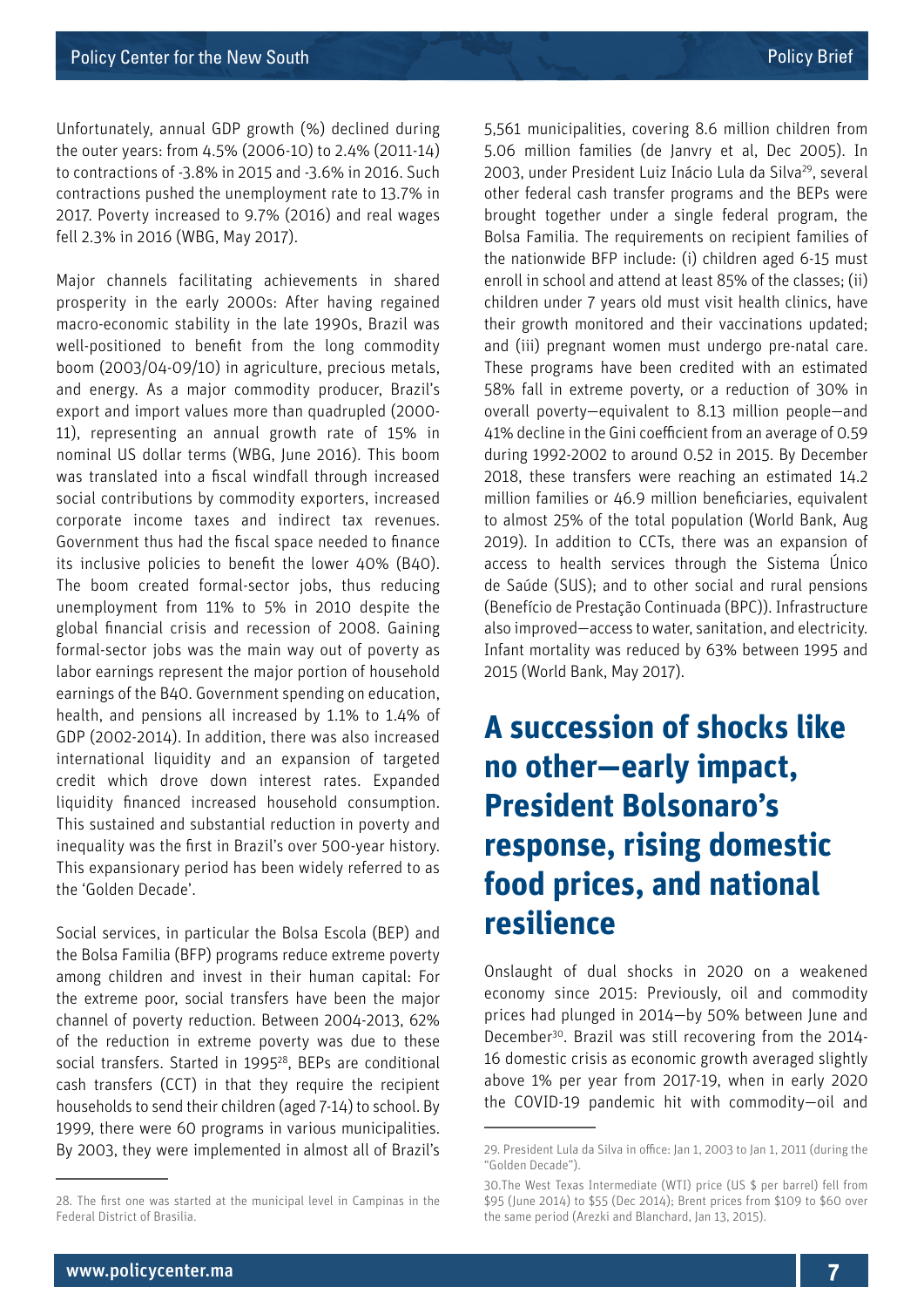metals—prices plunging. In March 2020, crude oil prices averaged  $$ 32/b$ arrel<sup>31</sup>, representing a 50% decline compared to January. In April, prices reached historic lows as lockdowns due to the pandemic further curtailed transport and travel (which account for around twothirds of oil demand) (World Bank, April 2020).

The skeptical response of President Jair Bolsonaro despite the devastating impact of the pandemic: Similar to President Trump's response to the pandemic in early 2020, President Jair Bolsonaro sought to downplay the seriousness of COVID-19 (Human Rights Watch, April 2020). Similar to the United States, the lack of a national, coherent strategy to combat COVID-19 exacted a heavy toll in terms of infections and deaths. The first case of COVID-19 in Brazil was reported on Feb 25, 2020. By the end of December 2020, Brazil had suffered an estimated 7.5 million COVID-19 cases, and around 191,000 deaths. By mid-January 2021, nearly 8.5 million cases and more than 209,000 deaths had been reported (JHU, Coronavirus Resource Center). Even before the pandemic, 52% of Brazilians were economically vulnerable, meaning they were either poor (living on less than \$5.50/day at 2011 prices), or at risk of falling into poverty because they were in precarious and unprotected jobs. This vulnerable population is mostly urban and young, including more than 7 out of 10 Brazilian children and young people (under 15 years old). The unemployment rate increased from around 10% in 2012 to 13% in 2020; for young people, the rate rose from around 15% to 30% during the same period. The fall in labor income hurt more sharply the young (20-24 years old) and those with low education. Low level of savings among Brazilians also increased their vulnerability: only 32% of individuals declared saving in the previous year, compared to 37% in countries with similar GDP/cap; and 48% in the world. About one in five Brazilians live in sub-standard housing—high density slums, which make them particularly exposed to the virus (Cereda et al, July 2020). The pandemic spread rapidly into rural areas including the Amazon, especially in some rural states where economic inequality is the highest (e.g. in the semi-arid Northeast), including traditional and indigenous peoples, and forest communities with poor access to healthcare. By mid-January 2021, the situation in the state of Amazonas had reached alarming levels (Phillips, Jan14, 2021). The pandemic is far from being under control in Brazil, especially as President Jair Bolsonaro is skeptical of the threat posed.

Rising food prices have exacerbated the food insecurity of millions heavily dependent on basic foods: A major area of concern has been the continuous rise in basic food prices, in particular of beans, rice and soy cooking oil, and even milk and milk products, fruit and vegetables. From January through September 2020, the monthly rate of price increase was 17.98% for rice, 4.31% for black beans, 27.5% for soy oil, and 4.17% for milk and milk products (USDA, Nov 2020). In response, Brazil removed tariffs on rice (September), and corn, soybeans, soy oil, and meal (October) from non-Mercosur countries.<sup>32</sup> In addition to the widespread dislocations triggered by the pandemic, two factors contributed to this food price inflation. Due to the pandemic, consumers stocked up more on daily necessities for fear of empty shelves. In addition, from January to September, Brazil's agri-food exports (e.g. soybeans, beef, sugar, orange juice, and coffee) rose by 12% in dollar terms (compared to the same period in 2019) while imports fell by almost 3%. The sharp devaluation of the BRL by the end of March also boosted exports and constrained imports.<sup>33</sup>

Social insurance and protection programs strengthen resilience in a battered nation: Brazil's experience to date is an important reminder that resilience requires a fiscal system capable of funding effective systems of social insurance and protection for all. During this crisis, the unemployment insurance system and two emergency programs have been strengthened. The latter were: (i) the BFP which added 1.2 million families from the waiting list, increasing the total coverage to 14.3 million families; (ii) the Emergency Aid (Auxilio Emergencial, AE), a cash transfer program of BRL 600/ day (equivalent to \$7.40/day in 2011 dollars) from March to December 2020 (The Economist, Dec 19, 2020), which targeted informal unemployed workers in low-income households as well as BFP beneficiaries, was expected to benefit some 53-68 million workers. These expanded relief programs substantially assist the two lower quintiles primarily. Unemployment insurance protects the formally employed in all quintiles, buffering 30% of average income reduction (Cereda et al, July 2020).

<sup>32.</sup> Mercosur countries are: Argentina, Brazil, Paraguay, Uruguay and Venezuela. These countries created a customs union in 1991, by the Treaty of Asuncion.

<sup>31.</sup> Bbl: Barrel of oil or 42 gallons of oil.

<sup>33.</sup> The BRL was 4=1USD on Jan 1, 2020; 5.15=1 USD end March 2020; and 5.5=1 USD by end June 2020 (USDA, Nov 2020).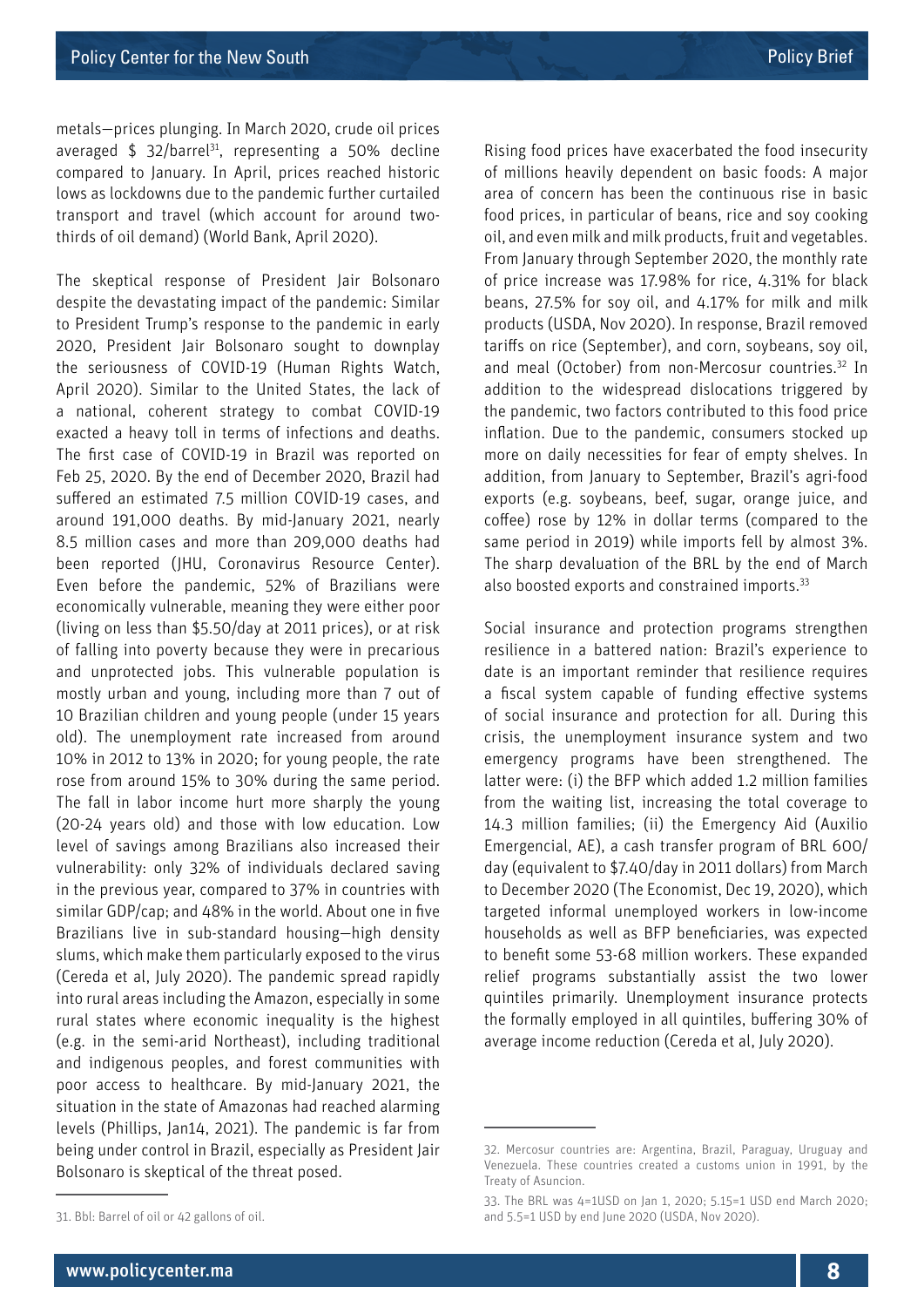## **Conclusion: Main implications for food security, income, and poverty during a crisis**

The full extent of the damage to Brazil from COVID-19 will depend on the duration of the pandemic and the availability of expanded social transfers, both of which were still unknown as of early January 2021. Micro-simulation analysis undertaken in mid-2020 indicated that the social transfer measures undertaken substantially buffered the shocks to household incomes and therefore food security. Due to the AE, poverty is expected to decrease for 2020. Without these transfers, the situation would have been catastrophic for the poor. For example, income loss by the second quintile would be by 14.9%, and third quintile by 13.9%. The lowest and fourth quintiles would suffer income shocks approaching -9%. The fifth and richest quintile would not be much affected, losing -4.6% of income. The richest quintile includes highly skilled workers who can tele-work and most public sector workers (there was no short-term public sector job retrenchment) (Cereda et al, July 2020).

As pointed out by Snowden (2019), pandemics are not random events: "COVID-19 flared up and spread because it is suited to the society we have ... every society produces its own specific vulnerabilities … Of all the issues raised by COVID-19, the most important is preparedness." Brazil's response was hobbled by President Bolsonaro's skeptical response to the seriousness of the pandemic. The weaknesses of Brazil's public health system were laid bare. Despite these obstacles, Brazil was prepared in other ways. It had already developed a nationwide system of social transfers. It was then able to mobilize them and expand their reach in 2020. These expanded transfers enabled the poor and vulnerable to mitigate the blow, including from higher food price inflation. Brazil's institutions for identifying and reaching the poor thus played a pivotal role in Brazil's preparedness and therefore resilience in the face of the 2020 disasters. For the longer term, preparedness should include efforts to promote broad-based productivity growth of agriculture and agri-business.

The challenge ahead is for government to be able to move on three fronts simultaneously: (i) maintain the fiscal space required to fund effective social transfers while (ii) defeating the pandemic, and (iii) investing in broad-based productivity and job-creating growth throughout the economy. In sum, for resilience and food security post COVID-19, the government's fiscal ability to fund effective social transfers and public health systems must be complemented with measures to invest in and promote productive and job-generating growth capable of thriving despite the rigors of climate change.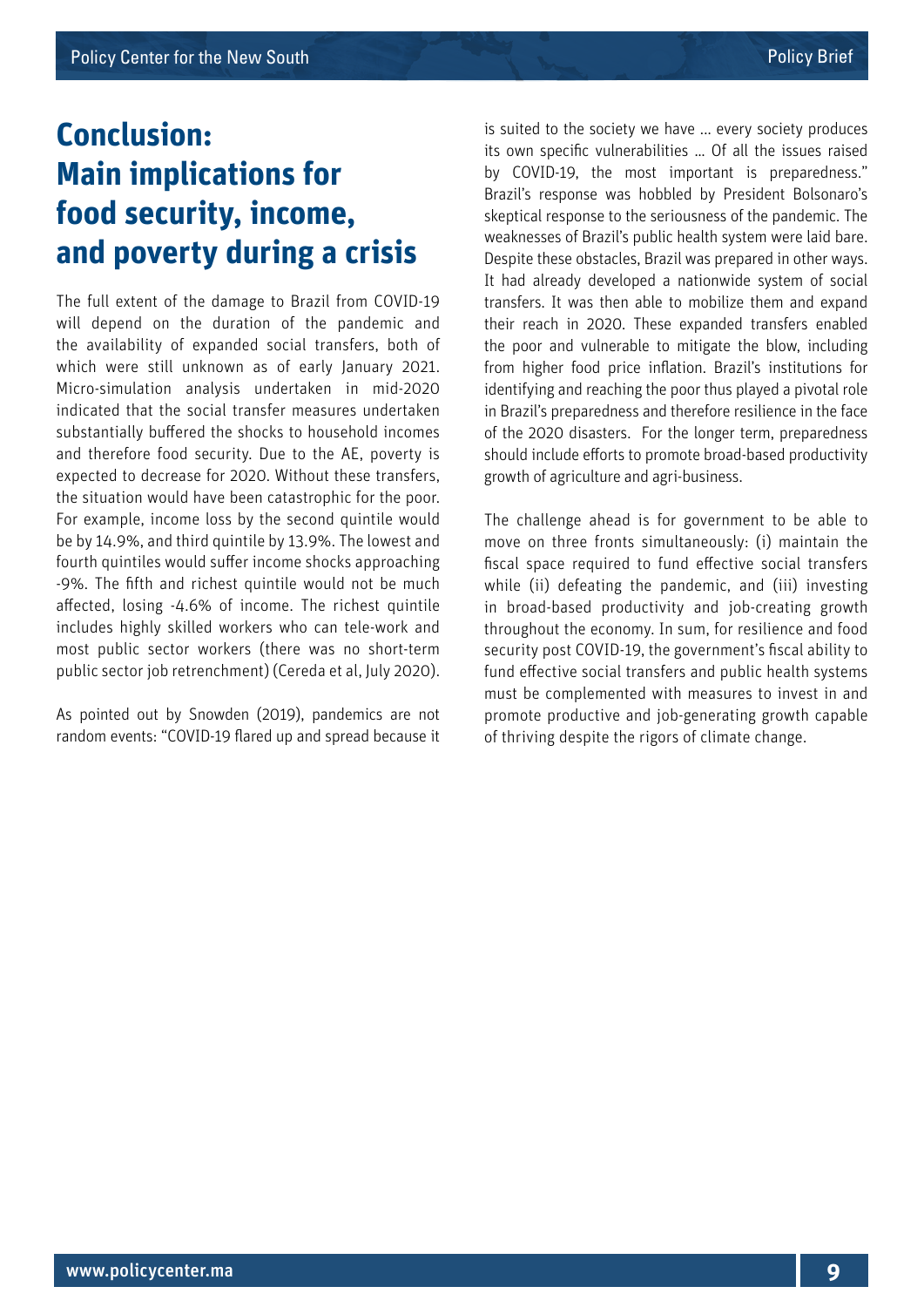### **Annex: Key structural features with impact on food security in Brazil**

| GDP per capita (constant 2010 US\$)                                  | 11 1 22<br>(2019)     |
|----------------------------------------------------------------------|-----------------------|
| Gini index (World Bank estimate)                                     | 53<br>(2018)          |
| GNI per capita, Atlas method (current US\$)                          | 9 1 3 0<br>(2019)     |
| Labor force participation (%)                                        | 50%<br>(2019)         |
| <b>Population, total</b>                                             | 206 163 058<br>(2019) |
| Urban/rural population ratio                                         | 7<br>(2019)           |
| Poverty headcount ratio at \$3.20 a day (2011 PPP) (% of population) | 8.8<br>(2018)         |
| Poverty headcount ratio at \$5.50 a day (2011 PPP) (% of population) | 20.0<br>(2018)        |
| Poverty headcount ratio at \$1.90 a day (2011 PPP) (% of population) | 3.9<br>(2018)         |
| Inflation, consumer prices (annual %)                                | 8.7<br>(2018)         |
| Agricultural land <sup>34</sup> (% of land area)                     | 28%<br>(2018)         |
| Cropland <sup>35</sup> (% of land area)                              | 7.6%<br>(2018)        |
| Agriculture, Forestry and fishing value added (% GDP)                | 4.40%<br>(2016)       |
| Number of undernourished people in million                           | $***$                 |
| Prevalence of undernourishment (%)                                   | < 2.5                 |

Source: WDI and FAO database, 2021

<sup>34.</sup> Land used for cultivation of crops and animal husbandry.

<sup>35.</sup> Land used for cultivation of crops. The total of areas of arable land (temporary crops) and permanent crops.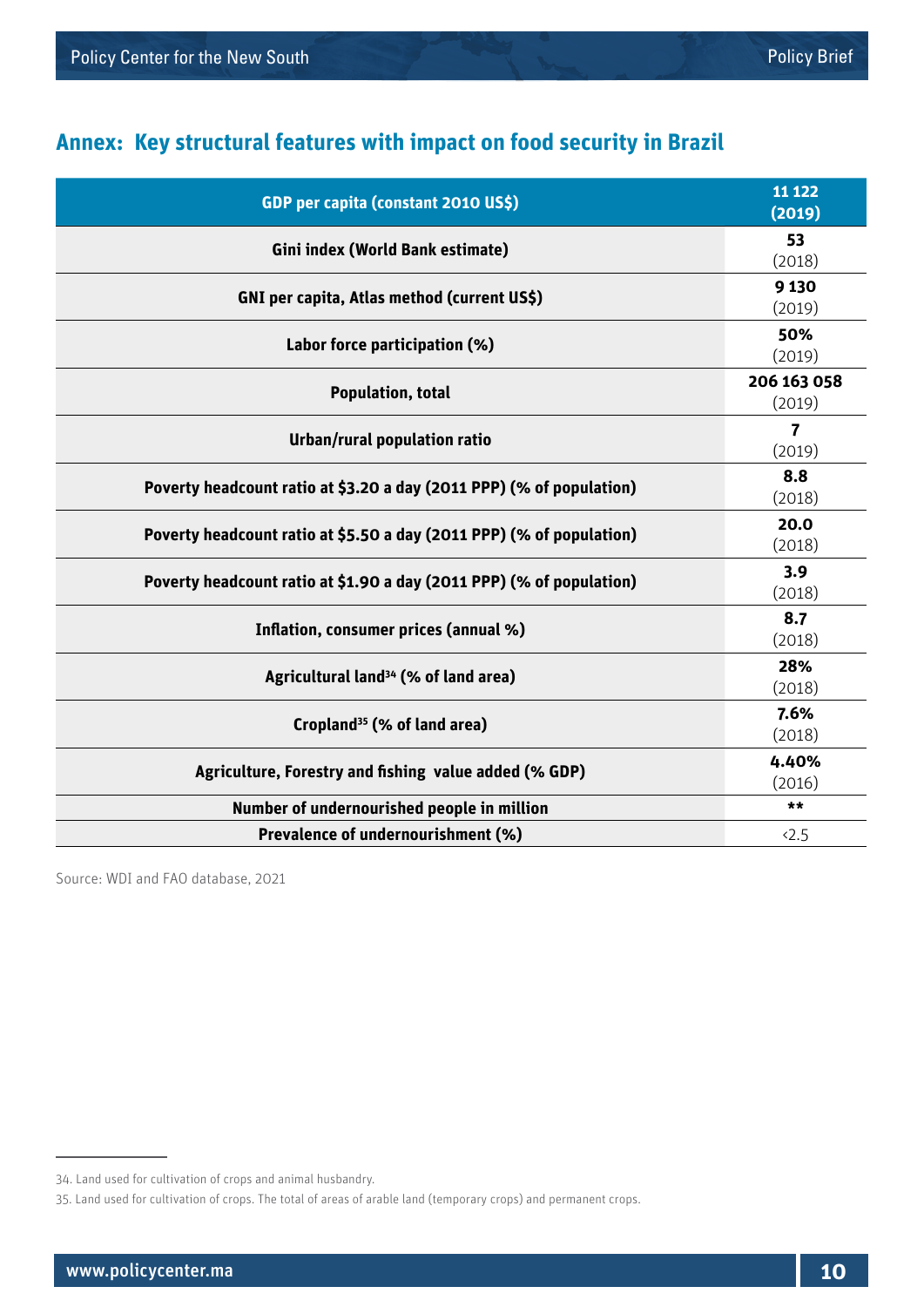## **Bibliography**

- Arezki, Rabah and Olivier Blanchard. Jan 13, 2015. "The 2014 oil price slump: Seven key questions". Vox Eu CPR. (Accessed Jan 21 2021).<https://voxeu.org/article/2014-oil-price-slump-seven-key-questions>
- Assad, Eduardo (EMBRAPA) et al. 2010. "Impacts of climate change on Brazilian agriculture: Refocusing impact assessment to 2050" Inception Report, # 68774. [https://openknowledge.worldbank.org/bitstream/](https://openknowledge.worldbank.org/bitstream/handle/10986/12475/687740ESW0P11800Agriculture0to02050.pdf?sequence=1&isAllowed=y) [handle/10986/12475/687740ESW0P11800Agriculture0to02050.pdf?sequence=1&isAllowed=y](https://openknowledge.worldbank.org/bitstream/handle/10986/12475/687740ESW0P11800Agriculture0to02050.pdf?sequence=1&isAllowed=y)
- Cereda, Fabio et al. July 31, 2020. "COVID-19, Labor Market Shocks, and Poverty in Brazil—A Microsimulation Analysis." Poverty and Equity Global Practice, World Bank. [https://openknowledge.worldbank.org/bitstream/](https://openknowledge.worldbank.org/bitstream/handle/10986/34372/COVID-19-Labor-Market-Shocks-and-Poverty-in-Brazil-A-Microsimulation-Analysis.pdf?sequence=1&isAllowed=y) [handle/10986/34372/COVID-19-Labor-Market-Shocks-and-Poverty-in-Brazil-A-Microsimulation-Analysis.](https://openknowledge.worldbank.org/bitstream/handle/10986/34372/COVID-19-Labor-Market-Shocks-and-Poverty-in-Brazil-A-Microsimulation-Analysis.pdf?sequence=1&isAllowed=y) [pdf?sequence=1&isAllowed=y](https://openknowledge.worldbank.org/bitstream/handle/10986/34372/COVID-19-Labor-Market-Shocks-and-Poverty-in-Brazil-A-Microsimulation-Analysis.pdf?sequence=1&isAllowed=y)
- Climate links. April 2019. Greenhouse gas emissions factsheet: Brazil. [https://www.climatelinks.org/resources/](https://www.climatelinks.org/resources/greenhouse-gas-emissions-factsheet-brazil) [greenhouse-gas-emissions-factsheet-brazil](https://www.climatelinks.org/resources/greenhouse-gas-emissions-factsheet-brazil)
- CNN. Scott, Katy and CNN Graphics, Henrik Peterson. May 10, 2019. "South Africa is the world's most unequal country. 25 years of freedom have failed to bridge the divide". [https://www.cnn.com/2019/05/07/africa/south](https://www.cnn.com/2019/05/07/africa/south-africa-elections-inequality-intl/index.html#:~:text=In%20fact%2C%20despite%2025%20years,according%20to%20the%20World%20Bank.&text=The%20gap%20between%20rich%20and,exist%2C%20the%20World%20Bank%20found)[africa-elections-inequality-intl/index.html#:~:text=In%20fact%2C%20despite%2025%20years,according%20](https://www.cnn.com/2019/05/07/africa/south-africa-elections-inequality-intl/index.html#:~:text=In%20fact%2C%20despite%2025%20years,according%20to%20the%20World%20Bank.&text=The%20gap%20between%20rich%20and,exist%2C%20the%20World%20Bank%20found) [to%20the%20World%20Bank.&text=The%20gap%20between%20rich%20and,exist%2C%20the%20World%20](https://www.cnn.com/2019/05/07/africa/south-africa-elections-inequality-intl/index.html#:~:text=In%20fact%2C%20despite%2025%20years,according%20to%20the%20World%20Bank.&text=The%20gap%20between%20rich%20and,exist%2C%20the%20World%20Bank%20found) [Bank%20found.](https://www.cnn.com/2019/05/07/africa/south-africa-elections-inequality-intl/index.html#:~:text=In%20fact%2C%20despite%2025%20years,according%20to%20the%20World%20Bank.&text=The%20gap%20between%20rich%20and,exist%2C%20the%20World%20Bank%20found)
- Corruptions Perception Index. (CPI) Wikipedia. (Last updated Jan 05, 2021). [https://en.wikipedia.org/wiki/](https://en.wikipedia.org/wiki/Corruption_Perceptions_Index) [Corruption\\_Perceptions\\_Index](https://en.wikipedia.org/wiki/Corruption_Perceptions_Index)
- de Carvalho, Carolina Abreu et al. Oct 12, 2020. "How is Brazil facing the crisis of Food and Nutrition Security, during the COVID-19 pandemic?" Public Health Nutrition, Oct 12:1 -4. (Accessed Jan 22, 2021). [https://www.ncbi.nlm.nih.](https://www.ncbi.nlm.nih.gov/pmc/articles/PMC7642956/) [gov/pmc/articles/PMC7642956/](https://www.ncbi.nlm.nih.gov/pmc/articles/PMC7642956/)
- de Janvry, Alain et al. Dec 2005. Brazil's Bolsa Escola Program :The Role of Local Governance in Decentralized Implementation. Social Safety Net Primer Series. World Bank. SP Discussion Paper, # 0542. [https://](https://openknowledge.worldbank.org/bitstream/handle/10986/20383/905060NWP0P132085319B00PUBLIC000542.pdf?sequence=1&isAllowed=y) [openknowledge.worldbank.org/bitstream/handle/10986/20383/905060NWP0P132085319B00PUBLIC000542.](https://openknowledge.worldbank.org/bitstream/handle/10986/20383/905060NWP0P132085319B00PUBLIC000542.pdf?sequence=1&isAllowed=y) [pdf?sequence=1&isAllowed=y](https://openknowledge.worldbank.org/bitstream/handle/10986/20383/905060NWP0P132085319B00PUBLIC000542.pdf?sequence=1&isAllowed=y)
- DelGrossi, Mauro Eduardo. May 2019. "2017 Brazilian Agricultural Census: Research Agenda" Working Paper, Brasilia. [https://advance.sagepub.com/articles/preprint/2017\\_BRAZILIAN\\_AGRICULTURAL\\_CENSUS\\_RESEARCH\\_](https://advance.sagepub.com/articles/preprint/2017_BRAZILIAN_AGRICULTURAL_CENSUS_RESEARCH_AGENDA/8187152/1) [AGENDA/8187152/1](https://advance.sagepub.com/articles/preprint/2017_BRAZILIAN_AGRICULTURAL_CENSUS_RESEARCH_AGENDA/8187152/1)
- DEXTRA International. Nov 05, 2019. "Agriculture occupies 41% of Brazil's total land area". [http://www.](http://www.dextrainternational.com/agriculture-occupies-41-of-brazils-total-land-area/#:~:text=Brazil%20has%20a%20total%20land,of%20Brazil’s%20total%20land%20area) [dextrainternational.com/agriculture-occupies-41-of-brazils-total-land-area/#:~:text=Brazil%20has%20a%20](http://www.dextrainternational.com/agriculture-occupies-41-of-brazils-total-land-area/#:~:text=Brazil%20has%20a%20total%20land,of%20Brazil’s%20total%20land%20area) [total%20land,of%20Brazil's%20total%20land%20area.](http://www.dextrainternational.com/agriculture-occupies-41-of-brazils-total-land-area/#:~:text=Brazil%20has%20a%20total%20land,of%20Brazil’s%20total%20land%20area)
- Government of Brazil. "Brazil submits its Nationally Determined Contribution under the Paris Agreement". Press Release N 157. Dec 14, 2020. (Accessed Jan 09, 2021). [https://www.gov.br/mre/en/contact-us/press-area/press](https://www.gov.br/mre/en/contact-us/press-area/press-releases/brazil-submits-its-nationally-determined-contribution-under-the-paris-agreement#:~:text=The%20NDC%20is%20Brazil’s%20main,emissions%20by%2043%25%20in%202030)[releases/brazil-submits-its-nationally-determined-contribution-under-the-paris-agreement#:~:text=The%20](https://www.gov.br/mre/en/contact-us/press-area/press-releases/brazil-submits-its-nationally-determined-contribution-under-the-paris-agreement#:~:text=The%20NDC%20is%20Brazil’s%20main,emissions%20by%2043%25%20in%202030) [NDC%20is%20Brazil's%20main,emissions%20by%2043%25%20in%202030](https://www.gov.br/mre/en/contact-us/press-area/press-releases/brazil-submits-its-nationally-determined-contribution-under-the-paris-agreement#:~:text=The%20NDC%20is%20Brazil’s%20main,emissions%20by%2043%25%20in%202030).
- Gozetto, Andrea and Clive S Thomas. August 2014. "Interest groups in Brazil: A new era and its challenges". Journal of Public Affairs 14 (3-4). (Accessed Jan 07, 2021) [https://www.researchgate.net/publication/265417314\\_Interest\\_](https://www.researchgate.net/publication/265417314_Interest_groups_in_Brazil_A_new_era_and_its_challenges) [groups\\_in\\_Brazil\\_A\\_new\\_era\\_and\\_its\\_challenges](https://www.researchgate.net/publication/265417314_Interest_groups_in_Brazil_A_new_era_and_its_challenges)
- Hofmeister, Naira. (Translated by Maya Johnson). May 26, 2020. "Brazilian taxpayers subsidizing Amazon-clearing cattle ranches, study shows." Mongabay. (Accessed Jan 07, 2021). [https://news.mongabay.com/2020/05/brazilian](https://news.mongabay.com/2020/05/brazilian-taxpayers-subsidizing-amazon-clearing-cattle-ranches-study-shows/)[taxpayers-subsidizing-amazon-clearing-cattle-ranches-study-shows/](https://news.mongabay.com/2020/05/brazilian-taxpayers-subsidizing-amazon-clearing-cattle-ranches-study-shows/)
- Human Rights Watch. April 10, 2020. "Bolsonaro Sabotages Anti-COVID-19 Efforts—President Flouts Health Authorities' Advice, Undermine Access to Information." (Accessed Jan 20, 2021). [https://www.hrw.org/news/2020/04/10/brazil](https://www.hrw.org/news/2020/04/10/brazil-bolsonaro-sabotages-anti-covid-19-efforts)[bolsonaro-sabotages-anti-covid-19-efforts](https://www.hrw.org/news/2020/04/10/brazil-bolsonaro-sabotages-anti-covid-19-efforts)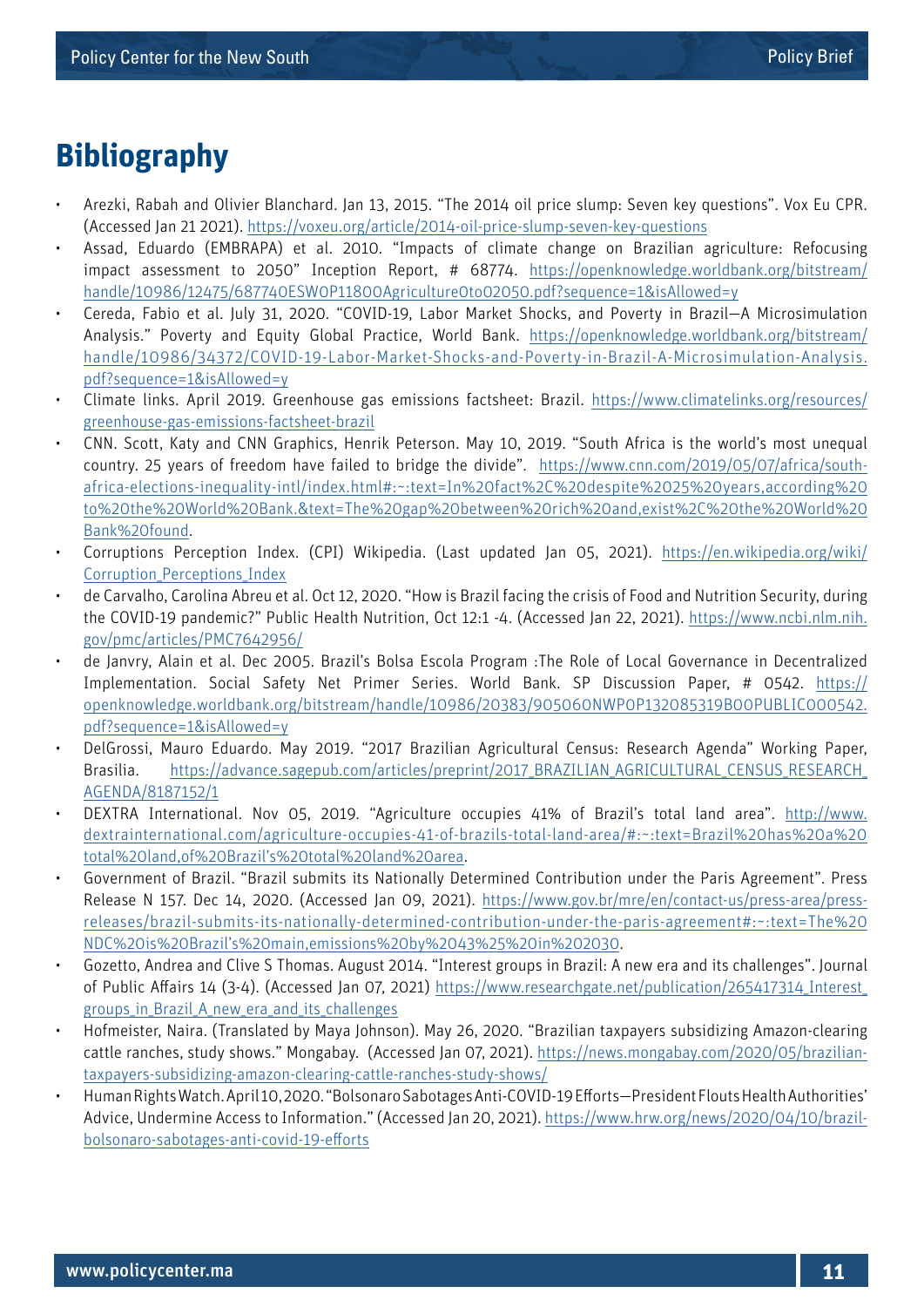- Johns Hopkins University & Medicine. Coronavirus Resource Center. (Accessed Dec 26, 2020) [https://coronavirus.](https://coronavirus.jhu.edu/data/new-cases) [jhu.edu/data/new-cases](https://coronavirus.jhu.edu/data/new-cases) ; (and accessed Jan 18, 2021).<https://coronavirus.jhu.edu/data/new-cases>
- IBGE. Instituto Brasileiro de Geografia e Estatistica. Census of Agriculture 2017. Publications: Final results. 2019. [https://www.ibge.gov.br/en/statistics/economic/agriculture-forestry-and-fishing/21929-2017-2017-censo](https://www.ibge.gov.br/en/statistics/economic/agriculture-forestry-and-fishing/21929-2017-2017-censo-agropecuario-en.html?=&t=publicacoes)[agropecuario-en.html?=&t=publicacoes](https://www.ibge.gov.br/en/statistics/economic/agriculture-forestry-and-fishing/21929-2017-2017-censo-agropecuario-en.html?=&t=publicacoes)
- Index Mundi. Gini Index. (World Bank estimate.) Country Ranking. (Accessed Dec 27, 2020). [https://www.indexmundi.](https://www.indexmundi.com/facts/indicators/SI.POV.GINI/rankings) [com/facts/indicators/SI.POV.GINI/rankings](https://www.indexmundi.com/facts/indicators/SI.POV.GINI/rankings)
- ISAAA. 2017. Brazil Biotech Country: Facts and Trends. [https://www.isaaa.org/resources/publications/biotech\\_](https://www.isaaa.org/resources/publications/biotech_country_facts_and_trends/download/Facts%20and%20Trends%20-%20Brazil.pdf) [country\\_facts\\_and\\_trends/download/Facts%20and%20Trends%20-%20Brazil.pdf](https://www.isaaa.org/resources/publications/biotech_country_facts_and_trends/download/Facts%20and%20Trends%20-%20Brazil.pdf)
- ISAAA. June 14, 2017. "Brazil approves GM sugarcane for commercial use." (Accessed Jan 14, 2021) isaaa.org/kc/ cropbiotechupdate/article/default.asp?ID=15510#:~:text=On%20June%208%2C%202017%2C%20Brazil,de%20 Tecnologia%20Canavieira%20(CTC).
- ISAAA. June 2018. "Brazil is the second largest producer of biotech crops in the world." (Accessed Jan 14, 2021) [https://www.isaaa.org/resources/publications/biotech\\_country\\_facts\\_and\\_trends/download/Facts%20and%20](https://www.isaaa.org/resources/publications/biotech_country_facts_and_trends/download/Facts%20and%20Trends%20-%20Brazil.pdf) [Trends%20-%20Brazil.pdf](https://www.isaaa.org/resources/publications/biotech_country_facts_and_trends/download/Facts%20and%20Trends%20-%20Brazil.pdf)
- KFF Global Health Tracker (information date Dec 26, 2020)
- [https://www.kff.org/global-health-policy/fact-sheet/coronavirus-tracker/?gclid=CjwKCAiA25v\\_BRBNEiwAZb4-](https://www.kff.org/global-health-policy/fact-sheet/coronavirus-tracker/?gclid=CjwKCAiA25v_BRBNEiwAZb4-ZXM7G-0k3A3LkZIdA9c2tkDnkeaQ0QZt0K1R-6M-LIGIts-si7J7IBoCt_wQAvD_BwE) ZXM7G-0k3A3LkZIdA9c2tkDnkeaQ0QZt0K1R-6M-LIGIts-si7J7IBoCt wQAvD BwE
- The Economist. São Gonçalo. Dec 19, 2020. "Brazil faces hard spending choices in 2021". [https://www.economist.](https://www.economist.com/the-americas/2020/12/19/brazil-faces-hard-spending-choices-in-2021) [com/the-americas/2020/12/19/brazil-faces-hard-spending-choices-in-2021](https://www.economist.com/the-americas/2020/12/19/brazil-faces-hard-spending-choices-in-2021)
- Mongabay. Oct. 03, 2019. "Brazilian beef industry plays outsized role in tropical carbon emissions: report" by Zoe Sullivan. (Accessed Feb 23, 2021) [https://news.mongabay.com/2019/10/brazilian-beef-industry-plays-outsized](https://news.mongabay.com/2019/10/brazilian-beef-industry-plays-outsized-role-in-tropical-carbon-emissions-report/)[role-in-tropical-carbon-emissions-report/](https://news.mongabay.com/2019/10/brazilian-beef-industry-plays-outsized-role-in-tropical-carbon-emissions-report/)
- OECD. Brazil. Agricultural Policy, Monitoring and Evaluation. 2020. (Accessed Jan 01, 2021) [https://www.oecd](https://www.oecd-ilibrary.org/sites/8f4be872-en/index.html?itemId=/content/component/8f4be872-en)[ilibrary.org/sites/8f4be872-en/index.html?itemId=/content/component/8f4be872-en](https://www.oecd-ilibrary.org/sites/8f4be872-en/index.html?itemId=/content/component/8f4be872-en)
- Phillips, Tom in Rio de Janeiro. Jan 14, 2021. "Covid eruption in Brazil's largest state leaves health workers begging for help". The Guardian. (Accessed on Jan 24, 2021). [https://www.theguardian.com/world/2021/jan/14/brazil-manaus](https://www.theguardian.com/world/2021/jan/14/brazil-manaus-amazonas-covid-coronavirus)[amazonas-covid-coronavirus](https://www.theguardian.com/world/2021/jan/14/brazil-manaus-amazonas-covid-coronavirus)
- Prager, Alicia. March 19, 2019. "Brazil's key deforestation drivers: pasture, cropland, land speculation". Mongabay Business Series. (Accessed Jan 12, 2021). [https://news.mongabay.com/2019/03/brazils-key-deforestation-drivers](https://news.mongabay.com/2019/03/brazils-key-deforestation-drivers-pasture-cropland-land-speculation)[pasture-cropland-land-speculation](https://news.mongabay.com/2019/03/brazils-key-deforestation-drivers-pasture-cropland-land-speculation)/
- Snowden, Frank M. 2019. Epidemics and Society: From the Black Death to the Present. Yale University Press.
- Statistica. Brazil: Share of economic sectors in the Gross Domestic Product (GDP), from 2009 to 2019. [https://www.](https://www.statista.com/statistics/254407/share-of-economic-sectors-in-the-gdp-in-brazil) [statista.com/statistics/254407/share-of-economic-sectors-in-the-gdp-in-brazil](https://www.statista.com/statistics/254407/share-of-economic-sectors-in-the-gdp-in-brazil)/
- Statistica: Brazil: Distribution of employment by economic sector (2010-2020). [https://www.statista.com/](https://www.statista.com/statistics/271042/employment-by-economic-sector-in-brazil) [statistics/271042/employment-by-economic-sector-in-brazil/](https://www.statista.com/statistics/271042/employment-by-economic-sector-in-brazil)
- The Economist. December 16, 2020 edition. São Gonçalo. Dec 19. 2020. "Brazil faces hard-spending choices in 2021: The poor received huge welfare payments during the pandemic. These may soon dry up". [https://www.economist.](https://www.economist.com/the-americas/2020/12/19/brazil-faces-hard-spending-choices-in-2021) [com/the-americas/2020/12/19/brazil-faces-hard-spending-choices-in-2021](https://www.economist.com/the-americas/2020/12/19/brazil-faces-hard-spending-choices-in-2021)
- Trading Economics. Brazil Corruption Index, 1995-2019.<https://tradingeconomics.com/brazil/corruption-index>
- Transparency International : CPI 2019 Global Highlights. (Accessed Jan 11. 2021). [https://www.transparency.org/en/](https://www.transparency.org/en/news/cpi-2019-global-highlights) [news/cpi-2019-global-highlights](https://www.transparency.org/en/news/cpi-2019-global-highlights)
- UNDP: Brazil—Climate Change Adaptation. 2010. Accessed Jan 07, 2021. [https://www.adaptation-undp.org/explore/](https://www.adaptation-undp.org/explore/latin-america-and-caribbean/brazil) [latin-america-and-caribbean/brazil](https://www.adaptation-undp.org/explore/latin-america-and-caribbean/brazil)
- UNFCCC. The Paris Agreement. (Accessed Jan 09, 2021). [https://unfccc.int/process-and-meetings/the-paris](https://unfccc.int/process-and-meetings/the-paris-agreement/the-paris-agreement)[agreement/the-paris-agreement](https://unfccc.int/process-and-meetings/the-paris-agreement/the-paris-agreement)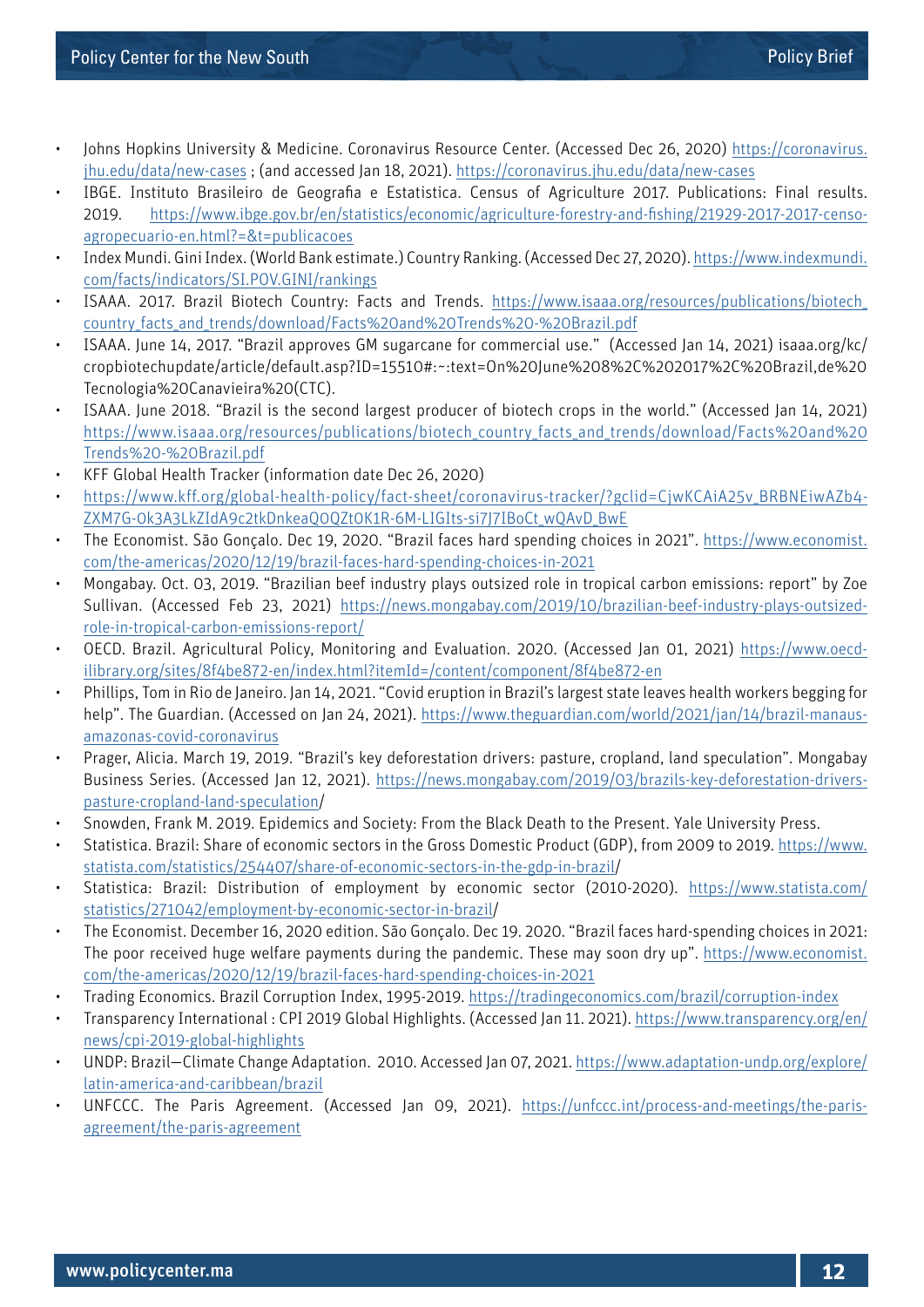- Union of Concerned Scientists. 2020. Each Country's Share of CO2 Emissions (2018). (Accessed Feb 07, 2021) [https://www.ucsusa.org/resources/each-countrys-share-co2-emissions?PHPSESSID=9eb1c0774d0b8b5b0c8c321a](https://www.ucsusa.org/resources/each-countrys-share-co2-emissions?PHPSESSID=9eb1c0774d0b8b5b0c8c321ab3b73d9c) [b3b73d9c](https://www.ucsusa.org/resources/each-countrys-share-co2-emissions?PHPSESSID=9eb1c0774d0b8b5b0c8c321ab3b73d9c)
- US Bureau of labor Statistics. Ralph Mondesir. March 2020. "A historical look at soybean price increases: What happened since year 2000?" Beyond The Numbers. Vol. 9. # 4. [https://www.bls.gov/opub/btn/volume-9/a-historical](https://www.bls.gov/opub/btn/volume-9/a-historical-look-at-soybean-price-increases-what-happened-since-the-year-2000.htm)[look-at-soybean-price-increases-what-happened-since-the-year-2000.htm](https://www.bls.gov/opub/btn/volume-9/a-historical-look-at-soybean-price-increases-what-happened-since-the-year-2000.htm)
- USDA. Feb 03, 2020. Brazil Agricultural Technology Manual. Foreign Agricultural Service. (Accessed Jan 14, 2021) [https://www.fas.usda.gov/data/brazil-agricultural-biotechnology-annual-3#:~:text=During%20the%20](https://www.fas.usda.gov/data/brazil-agricultural-biotechnology-annual-3#:~:text=During%20the%202018%2F2019%20crop,percent%20for%20sec) [2018%2F2019%20crop,percent%20for%20sec](https://www.fas.usda.gov/data/brazil-agricultural-biotechnology-annual-3#:~:text=During%20the%202018%2F2019%20crop,percent%20for%20sec)
- USDA. Nov 09, 2020. Agricultural Prices Stoke Inflation. Report No. : BR 2020-0051. (Accessed Feb. 07, 2020) [https://apps.fas.usda.gov/newgainapi/api/Report/DownloadReportByFileName?fileName=Agricultural%20](https://apps.fas.usda.gov/newgainapi/api/Report/DownloadReportByFileName?fileName=Agricultural%20Prices%20Stoke%20Inflation_Brasilia_Brazil_11-07-2020) [Prices%20Stoke%20Inflation\\_Brasilia\\_Brazil\\_11-07-2020](https://apps.fas.usda.gov/newgainapi/api/Report/DownloadReportByFileName?fileName=Agricultural%20Prices%20Stoke%20Inflation_Brasilia_Brazil_11-07-2020)
- Wikipedia. 2020 Brazil rainforest wildfires. (Accessed Jan 13, 2021. Last updated Dec 07, 2020) [https://en.wikipedia.](https://en.wikipedia.org/wiki/2020_Brazil_rainforest_wildfires) [org/wiki/2020\\_Brazil\\_rainforest\\_wildfires](https://en.wikipedia.org/wiki/2020_Brazil_rainforest_wildfires)
- World Bank. March 2001. Brazil: An Assessment of the Bolsa Escola Programs. Report # 20208-BR. [https://](https://openknowledge.worldbank.org/bitstream/handle/10986/15705/multi0page.pdf?sequence=1&isAllowed=y) [openknowledge.worldbank.org/bitstream/handle/10986/15705/multi0page.pdf?sequence=1&isAllowed=y](https://openknowledge.worldbank.org/bitstream/handle/10986/15705/multi0page.pdf?sequence=1&isAllowed=y)
- World Bank Working Paper # 22. Margulis, Sergio. 2004. Causes of Deforestation of the Brazilian Amazon. Report # 27715. [https://openknowledge.worldbank.org/bitstream/handle/10986/15060/277150PAPER0wbwp0no1022.](https://openknowledge.worldbank.org/bitstream/handle/10986/15060/277150PAPER0wbwp0no1022.pdf?sequence=1&isAllowed=y) [pdf?sequence=1&isAllowed=y](https://openknowledge.worldbank.org/bitstream/handle/10986/15060/277150PAPER0wbwp0no1022.pdf?sequence=1&isAllowed=y)
- World Bank. Dec. 2009. Brazil: Country Note on Climate Change Aspects of Agriculture. Note # 53784. [https://](https://openknowledge.worldbank.org/bitstream/handle/10986/9468/537850BRI0Clim10Box345626B01PUBLIC1.pdf?sequence=1&isAllowed=y) [openknowledge.worldbank.org/bitstream/handle/10986/9468/537850BRI0Clim10Box345626B01PUBLIC1.](https://openknowledge.worldbank.org/bitstream/handle/10986/9468/537850BRI0Clim10Box345626B01PUBLIC1.pdf?sequence=1&isAllowed=y) [pdf?sequence=1&isAllowed=y](https://openknowledge.worldbank.org/bitstream/handle/10986/9468/537850BRI0Clim10Box345626B01PUBLIC1.pdf?sequence=1&isAllowed=y)
- World Bank & EMBRAPA et al. 2013. Impact of Climate Change on Brazilian Agriculture. Report # 68774. [http://](http://documents1.worldbank.org/curated/en/379021468224390590/pdf/687740Revised00LIC00web0brasil02030.pdf) [documents1.worldbank.org/curated/en/379021468224390590/pdf/687740Revised00LIC00web0brasil02030.pdf](http://documents1.worldbank.org/curated/en/379021468224390590/pdf/687740Revised00LIC00web0brasil02030.pdf)
- World Bank Group. Development Research Group Environment and Energy Team. Dec 2014. A "Delphi Exercise" as a Tool in Amazon Rainforest Valuation. WPS # 7143. [https://openknowledge.worldbank.org/bitstream/](https://openknowledge.worldbank.org/bitstream/handle/10986/21139/WPS7143.pdf?sequence=1&isAllowed=y) [handle/10986/21139/WPS7143.pdf?sequence=1&isAllowed=y](https://openknowledge.worldbank.org/bitstream/handle/10986/21139/WPS7143.pdf?sequence=1&isAllowed=y)
- World Bank. Brazil: Overview (updated Nov.18, 2020). [https://www.worldbank.org/en/country/brazil/overview](https://www.worldbank.org/en/country/brazil/overview World Bank. WDI. GNI/Cap. Atlas method. Current dollars. 2019)
- [World Bank. WDI. GNI/Cap. Atlas method. Current dollars. 2019](https://www.worldbank.org/en/country/brazil/overview World Bank. WDI. GNI/Cap. Atlas method. Current dollars. 2019).<https://data.worldbank.org/indicator/NY.GNP.PCAP.CD>
- World Bank. WDI. Gini index.<https://data.worldbank.org/indicator/SI.POV.GINI?locations=BR>
- World Bank Group (WBG). June 2016. Brazil: Systematic Country Diagnostic—Retaking the Path to Inclusion, Growth and Sustainability. Report # 106569. [https://openknowledge.worldbank.org/bitstream/handle/10986/23954/106569.](https://openknowledge.worldbank.org/bitstream/handle/10986/23954/106569.pdf?sequence=8&isAllowed=y) [pdf?sequence=8&isAllowed=y](https://openknowledge.worldbank.org/bitstream/handle/10986/23954/106569.pdf?sequence=8&isAllowed=y)
- World Bank Group (WBG). May 16, 2017. The Federative Republic of Brazil: Country Partnership Framework for the Period FY 18-23. Report # 113259-BR. [http://documents1.worldbank.org/curated/en/148141498229092629/](http://documents1.worldbank.org/curated/en/148141498229092629/pdf/20170619-Brazil-CPF-draft-for-Board-with-CLR-Acknowledgement-Box-06202017.pdf) [pdf/20170619-Brazil-CPF-draft-for-Board-with-CLR-Acknowledgement-Box-06202017.pdf](http://documents1.worldbank.org/curated/en/148141498229092629/pdf/20170619-Brazil-CPF-draft-for-Board-with-CLR-Acknowledgement-Box-06202017.pdf)
- World Bank Group (WBG). Arias, Diego, Pedro Abel Vieira (EMBRAPA), Elisio Contini (EMBRAPA), Barbara Farinelli, and Michael Morris. Sept 2017. Agricultural Productivity Growth in Brazil: Recent Trends and Future Prospects. Brazil Productivity Growth Flagship Report. [https://openknowledge.worldbank.org/bitstream/handle/10986/32202/](https://openknowledge.worldbank.org/bitstream/handle/10986/32202/Agriculture-Productivity-Growth-in-Brazil-Recent-Trends-and-Future-Prospects.pdf?sequence=1&isAllowed=y) [Agriculture-Productivity-Growth-in-Brazil-Recent-Trends-and-Future-Prospects.pdf?sequence=1&isAllowed=y](https://openknowledge.worldbank.org/bitstream/handle/10986/32202/Agriculture-Productivity-Growth-in-Brazil-Recent-Trends-and-Future-Prospects.pdf?sequence=1&isAllowed=y)
- World Bank. Aug 29, 2019. Federative Republic of Brazil: Second Bolsa Familia Project –Implementation Completion and Results Report. Report # ICR 00004579. [http://documents1.worldbank.org/curated/en/578141568314136393/](http://documents1.worldbank.org/curated/en/578141568314136393/pdf/Brazil-Second-Bolsa-Familia-Project.pdf) [pdf/Brazil-Second-Bolsa-Familia-Project.pdf](http://documents1.worldbank.org/curated/en/578141568314136393/pdf/Brazil-Second-Bolsa-Familia-Project.pdf)
- World Bank. April 2020. Commodity Markets Outlook: Implications of COVID-19 for Commodities. [https://](https://openknowledge.worldbank.org/bitstream/handle/10986/33624/CMO-April-2020.pdf?sequence=9&isAllowed=y) [openknowledge.worldbank.org/bitstream/handle/10986/33624/CMO-April-2020.pdf?sequence=9&isAllowed=y](https://openknowledge.worldbank.org/bitstream/handle/10986/33624/CMO-April-2020.pdf?sequence=9&isAllowed=y)
- World Bank Group (WBG). June 2020. Global Economic Prospects. [https://openknowledge.worldbank.org/](https://openknowledge.worldbank.org/handle/10986/33748) [handle/10986/33748](https://openknowledge.worldbank.org/handle/10986/33748)